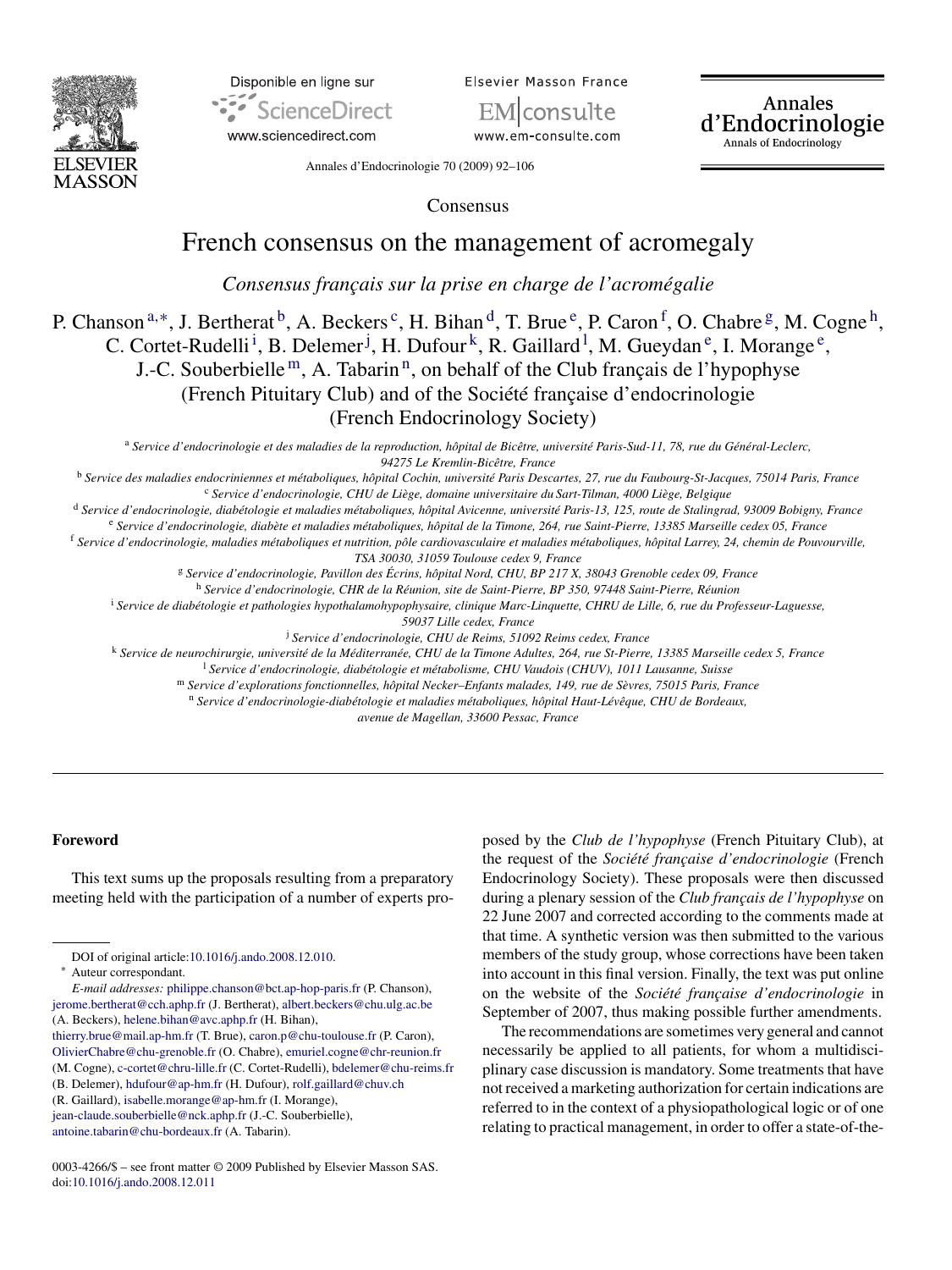art document. Their prescription involves the sole liability of the prescriber and does not commit either the *Club de l'hypophyse* or the *Société française d'endocrinologie*.

# **1. Growth hormone-insulin-like growth factor1 (GH-IGF-I): what measurements?**

# *1.1. Measurement of growth hormone (GH)*

Three international standards were previously used for the calibration of the techniques used to measure GH, among which the standard 98/574 (recombinant GH), has been recommended by the *Société française de biologie clinique* (French Society of Clinical Biology) in 2004 [\[1\]](#page-11-0) and by the EC experts in 2006 [\[2\].](#page-11-0) Manufacturers marketing GH measurement kits must now use this standard. Quality control is carried out by Afssaps. The manufacturers are also invited to use 22K recombinant GH as a working standard, and, due to a well-identified "matrix" effect, GH-free human serum for the dilution of the international standards when recalibrating. At this writing, this recommendation is unfortunately not applied by all. The French biology experts have requested that, before these Recommendations are enforced by all, the results be expressed in IU, with  $1 \text{ ng} = 3 \mu \text{IU}$ , if the 98/574 standard is used (all other equivalence factors should be banned!). GH must be measured in serum (sampled in a dry tube) and not in plasma.

However, despite these recommendations, even though an improvement may be noted, the measurement of GH is far from producing univocal results according to the method used. Depending on the kits used, when measurements are carried out on serum pools having a known GH concentration, the results may vary between one and 1.5-fold [\[3\].](#page-11-0) A study of compliance with recommendations conducted by Afssaps in 2007 also found major discrepancies when measurements were performed on one and the same sample, not only from one kit to another, but also from one laboratory to another, even when the same kit was used [\[4,5\]!](#page-11-0) For more details regarding this French survey, please contact <http://afssaps.sante.fr/htm/10/dm/inddm.htm>!

Most of the kits presently used in France allow very sensitive measurements (IRMA, ICMA, IFMA, etc.). Their detection limit is  $0.1 - 0.2 \mu g / 1$  (0.3–0.6 mIU/L). The GH values which will be indicated later on in this text, particularly when discussing diagnostic or therapeutic thresholds, will be based on these very sensitive methods of measurement. A list of the main kits for the measurement of GH offered in France, together with their detection limit, is given in Appendix 1.

# *1.2. Measurement of insulin-like growth factor1 (IGF-I)*

The measurement of IGF-I involves even more difficulties [\[6\]:](#page-11-0)

- the first difficulty concerns the separation between IGF-I and IGFBP:
	- gel filtration is the reference method, but it takes a long time and is complicated to apply on a routine basis and must

be reserved for (very) special cases in (very) specialized laboratories,

- the acid-ethanol extraction technique is simpler, but does not always eliminate all the IGFBP,
- the technique involving the displacement of IGF-I by an excess of IGF2 is simple and fast, but of uneven quality. It is the most attractive in connection with automation;
- the laboratory must be required to express the results according to the age-adjusted normal range (decade by decade). Laboratories often do not establish their own reference range. Careful, many laboratories use the standards established by Brabant [\[7\], w](#page-11-0)ho used a Nichols kit, which has unfortunately been taken off the market. These should therefore no longer be used. The concern about intermethod variability is important when evaluating acromegaly: thus, a study showed that in spite of excellent correlation between the four methods tested, a number of discrepancies were observed when it came to classifying blood samples as either normal or pathological [\[8,9\];](#page-11-0)
- finally, in each age bracket, the distribution of the IGF-I values is not Gaussian, which makes it difficult to express the results in the form of a Z-score, even though correction formulas are proposed. Lastly, we must not lose sight of the fact that the intra-individual variance of IGF-I is much smaller that the variance in the normal population of the same age. Each individual is "clamped" to an individual normal value, around which he or she will evidence very little variation over time. As a result, the definition of the normal value for an individual does not always correspond to the normal value for the population of the same age [\[10,11\].](#page-11-0)

An initiative that would prove useful to all could consist in:

- contributing to the standardization of GH measurements by checking with the laboratories to which we send samples in order to make sure that they use kits whose quality is acknowledged;
- establishing IGF-I standards at the national level according to age, on the basis of samples from normal individuals of all ages measured by means of the different techniques.

#### **2. Diagnosis of acromegaly**

### *2.1. Two different clinical situations must be considered*

#### *2.1.1. Moderate clinical suspicion*

For instance, the patient is seen for another reason and the clinical aspect causes the clinician to raise the possibility of the diagnosis.

In this case, the diagnostic procedure is aimed especially at ruling out acromegaly.

A measurement of IGF-I and a single measurement of GH are advised.

When faced with a normal serum concentration of IGF-I and a GH concentration less than  $0.4 \mu g/l$  (< 1.2 mIU/l), the diagnosis is ruled out [\[12\].](#page-11-0)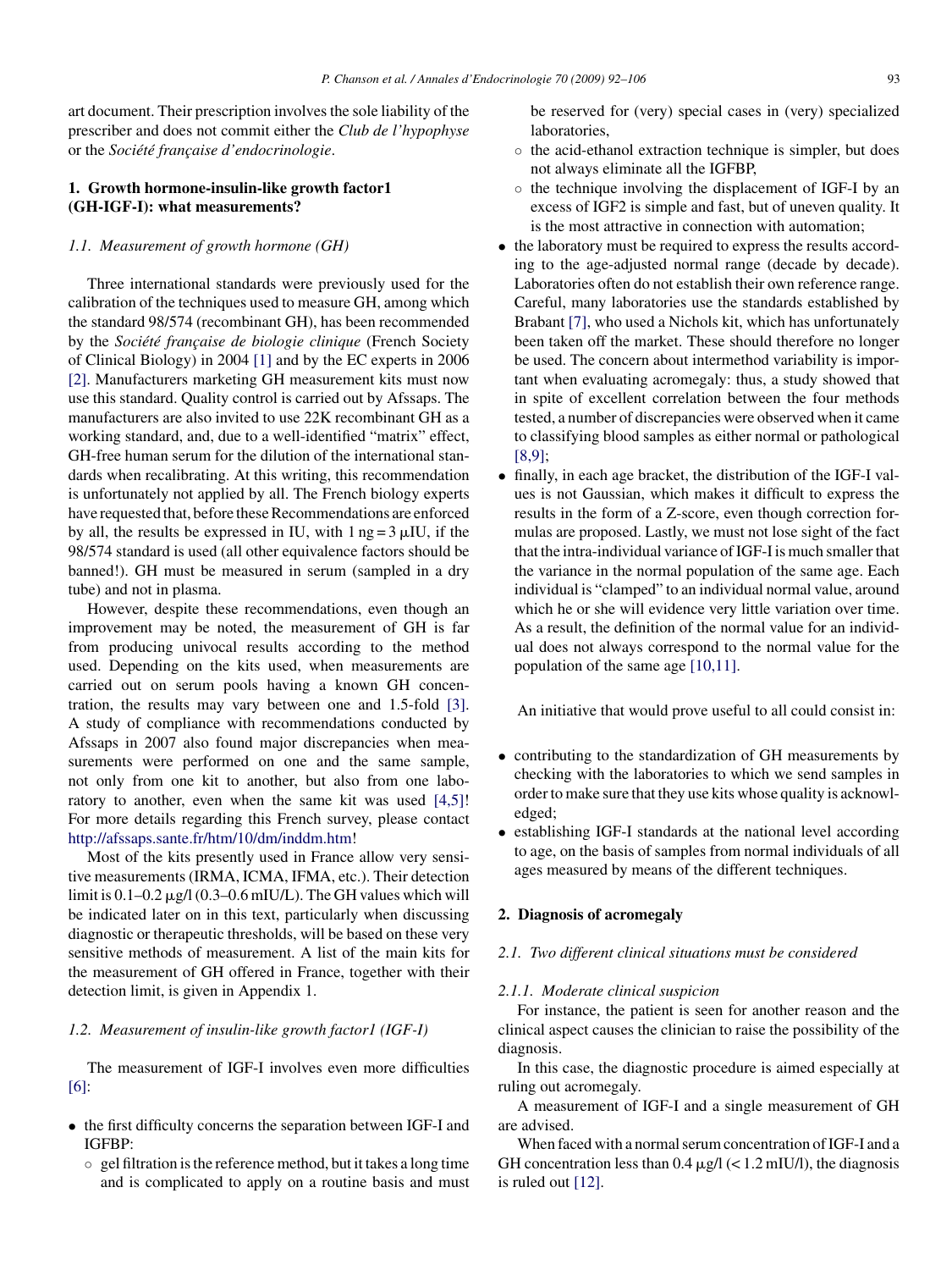If such is not the case, a GH measurement during oral glucose tolerance test (OGTT) is recommended (see below).

### *2.1.2. Strong clinical presumption*

The objective is different and aims at asserting acromegaly [\[13\].](#page-11-0)

A very high concentration of IGF-I is sufficient for the diagnosis of acromegaly. OGTT is not necessary, but is nevertheless of value in order to indicate, prior to treatment, the GH level and nadir (except in diabetics).

In this case:

- increased IGF-I concentration and unsuppressed GH/OGTT concentration: acromegaly is certain;
- increased IGF-I concentration and suppressed GH/OGTT concentration: moderate acromegaly is probable (depending on the clinical context, discuss pituitary imaging, do not treat and repeat the tests several months later, with the performance of a GH profile if necessary);
- normal IGF-I concentration and unsuppressed GH/OGTT concentration: moderate acromegaly is probable (depending on the clinical context, discuss pituitary imaging, do not treat and repeat the tests several months later, with the performance of a GH profile if necessary);
- normal IGF-I concentration and suppressed GH/OGTT concentration: no acromegaly (diagnosis ruled out).

### *2.2. In practice*

#### *2.2.1. The performance of a GH measurement*

The performance of a GH measurement during OGTT, if the IGF-I concentration is normal, therefore depends on the level of presumption of the disease.

The GH threshold at nadir during OGTT (75 g) is set at  $0.3 \,\mu$ g/l (0.9 mIU/l) in the case of an ultrasensitive GH measurement (ultrasensitive measurements are those used in practice in France at present: their detection threshold is around  $0.05 \mu g/L$ , i.e., 0.015 mIU/l). When less sensitive measurement techniques were used (RIA), this threshold of  $0.3 \mu g / (0.9 \text{ m})$  was equivalent to a threshold of about  $1 \mu g/L$  [\[14,15\]:](#page-11-0) this explains why the diagnostic thresholds for acromegaly have changed, decreasing from 1 to  $0.3 \mu g/l$  (3 mIU/l à  $0.9$  mIU/l).

Let us keep in mind, however, that in the great majority of cases the diagnostic threshold for acromegaly is not a problem: thus, in the entire series reported in the *Registre français de l'acromégalie* (French Acromegaly Register), only two patients out of 192 had a GH nadir less than  $1 \mu g / 1$  [\[5\]!](#page-11-0)

Finally, OGTT presents the added value of screening for a disturbance in glucose tolerance.

# *2.2.2. Tests not advised for diagnosis* These tests are as follows:

- GH under TRH;
- 24-h GH profile;
- urinary GH.

These tests are not advisable for the diagnosis of acromegaly on account of the absence of precisely defined standards and of the frequent overlap between normal individuals and acromegalic patients.

#### *2.2.3. Unanswered question*

Must glycemia increase up to a certain value in order to allow the interpretation of the GH/OGTT measurement? There is no answer to this question, for during OGTT not only glycemia is involved, but perhaps also other signals (ghrelin, gastro-enteropancreatic peptides, etc.). In practice, therefore, no glycemic threshold need be reached in order to allow the interpretation of the test and therefore it is the GH nadir, whatever the time at which it occurs in the course of the test, that is taken into account. Some authors go even further and state that the GH nadir observed during an OGTT is the same as if a saline solution had been administered [\[16\], t](#page-11-0)hus implying that the standardization of the samples is more relevant to the diagnosis than glucose intake.

# *2.2.4. The interpretation of IGF-I is delicate in various situations [\[17\]](#page-11-0)*

Hepatic or renal insufficiency, uncontrolled diabetes, malnutrition, anorexia, estrogen treatment, pregnancy, puberty, etc. (Appendix 2).

### *2.2.5. The case of the diabetic patient*

The diagnostic procedure in a diabetic patient, particularly if diabetes is uncontrolled, is poorly documented.

It must be recalled that uncontrolled diabetes is associated with a state of relative resistance to GH; hence a tendency to overestimate GH (which is higher than it would be in the absence of diabetes) and to underestimate IGF-I (which would, therefore, be higher in the absence of diabetes). Thus, it is possible to imagine the situation of an authentic acromegalic patient suffering from uncontrolled diabetes with elevated GH measurements and a normal IGF-I measurement, who, once his diabetes is brought under control, experiences a fall in his GH level and a rise in his IGF-I level [\[18\]. T](#page-11-0)herefore, it is always useful as a first step, when the diabetes is uncontrolled, to begin by bringing it under control before attempting to make a diagnosis of acromegaly!

Apart from an obvious lack of control, in a diabetic who is only weakly hyperglycemic, OGTT is best avoided. Therefore, repeated samplings will often be preferred (GH profile), without a suppression test, even though a study has shown that the normality thresholds during OGTT are the same in individuals evidencing normal glucose tolerance, in those with glucose intolerance and in diabetics [\[19\].](#page-11-0) The absence of hypoglycemia (which is liable to stimulate the secretion of GH) induced by the hypoglycemic treatment must also be checked during the test. As for the number, frequency or duration of the samples required to establish the GH profile, no data are available at present. A minimum number of samples is desirable: six samples, taken every 15 to 20 min. In the absence of undetectable levels  $(< 0.3 \text{ µg/l})$ , the diagnosis of acromegaly is probable.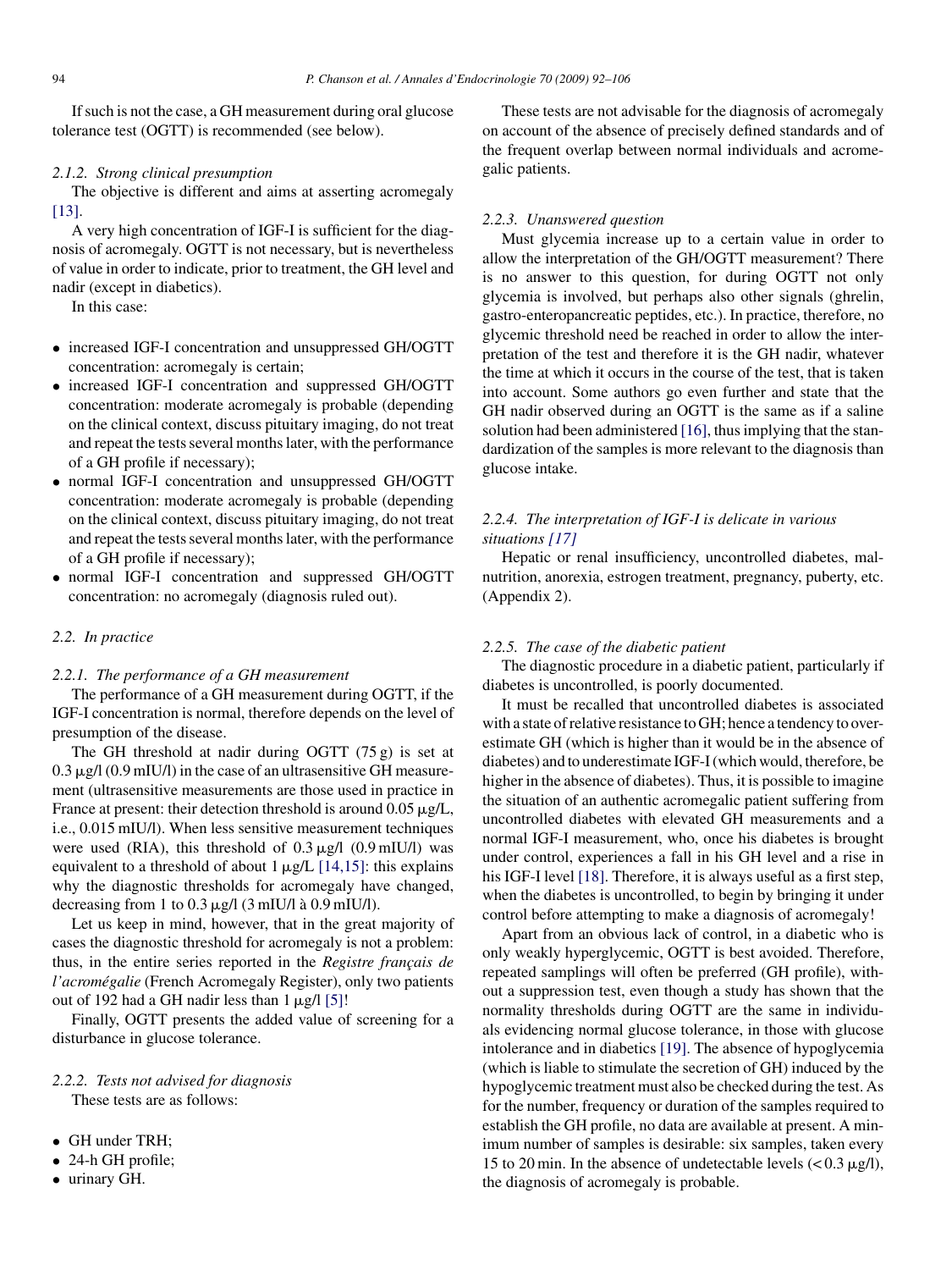### *2.3. Special cases*

### *2.3.1. Measurement of GHRH*

This must be performed in order to search for an ectopic secretion of GHRH when dealing with authentic acromegaly, but when the MRI shows a pituitary gland whose aspect is normal or hyperplastic, without any actual intrasellar lesion suggesting a pituitary adenoma.

### *2.3.2. Genetic tests*

When there is a family history of acromegaly and/or in a young patient presenting acromegalic gigantism, the existence of a mutation of the AIP gene should be explored [\[20,21\].](#page-11-0)

In cases of primary hyperparathyroidism or of gastropancreatic endocrine tumors, one must look for a multiple endocrine neoplasia type 1 (NEM1) [\[22\]](#page-11-0) and test the menin gene.

Acromegaly can also be part of McCune-Albright syndrome [\[23\]](#page-11-0) or of Carney complex [\[24\].](#page-11-0)

#### **3. Evaluating the complications present at diagnosis**

When a diagnosis of acromegaly is made, in order to detect the complications associated with the condition [\[25,26\], t](#page-11-0)he following tests are advisable [\[27\].](#page-11-0)

# *3.1. Evaluation of the impact of acromegaly*

### *3.1.1. Metabolic*

- look for diabetes or glucose intolerance: fasting glycemia, OGTT and HbA1C;
- dyslipidemia: evaluation of any lipid abnormalities.

#### *3.1.2. Cardiopulmonary*

- repeated blood pressure measurements (using a Dynamap<sup>®</sup>, for example);
- ECG;
- echocardiography, with a precise measurement of diastolic function (E/A ratio), of the LVEF, of the thicknesses of the interventricular septum and of the posterior wall, and an evaluation of the condition of the valves;
- ECG Holter and blood pressure Holter tests are prescribed when the history is suggestive or when there is a clinical or ECG indication (although recommended by some international articles, these tests are not systematically performed in France);
- systematic screening for sleep apnea syndrome. Polysomnography is the reference test. A severe SAS, i.e. one requiring breathing assistance, is found in 65% of patients (Cortet-Rudelli C, unpublished data). The institution of continuous positive airways pressure (CPAP) ventilation at night is recommended when the apnea-hypopnea index is above 30 or when there are multiple micro-awakenings. One must beware of a falsely reassuring test in the case of patients who did not sleep during the recording. Otherwise, ventilation polygraphy shall be prescribed. Neither oxymetry nor evaluation of the Epworth score are sufficiently specific.

### *3.1.3. Digestive*

Colonoscopy is advisable upon diagnosis in adults, including young patients, as early as 20 to 30 years of age, since polyps may be found even before the age of 40 (20% polyps) [\[28,29\].](#page-12-0)

### *3.1.4. Thyroid*

- TSH, free T3, free T4, in order to detect associated hyperthyroidism;
- thyroid ultrasonography (US) when a goiter is present. This test should be readily prescribed in view of the increased risk of goiter, nodules and thyroid cancer [\[30,31\].](#page-12-0)

### *3.1.5. Other recommended tests*

- abdominal and renal US in order to search for gallstones or renal calculi in patients treated with somatostatin analogs  $(SA)$ :
- bone X-rays (oriented) in the case of rheumatological problems;
- measurement of blood and urinary phosphorus and calcium (including a measurement of PTH in case of hypercalcaemia);
- osteodensitometry to measure bone mineral density, if hypogonadism is present;
- search for a carpal tunnel syndrome (clinical examination, documented by electromyography if present clinically);
- stomatological evaluation.

# *3.2. Evaluation of the pituitary impact of the pituitary lesion and search for associated hypersecretion*

- search for a pituitary deficiency: measurement of plasma cortisol and possibly stimulation test, fT4, fT3 and TSH, testosterone or estradiol, FSH, LH;
- measurement of prolactin, free alpha subunit of gonadotrophins.

# *3.3. Evaluation of the psychological impact*

A quality of life questionnaire (AcroQol) exists and can be offered to the patient. The clinician shall judge whether it should be used and what solutions can be given to the problems thus raised (psychological and sexual problems requiring attention or a specific referral to a psychologist or psychiatrist). This is not a criterion for evaluation of the activity of the disease.

### **4. Imaging: initial evaluation and follow-up**

#### *4.1. Initial imaging tests*

### *4.1.1. Initial MRI*

*4.1.1.1. Method.* Pituitary MRI with 2–3 mm sections, in spin echo (better than gradient echo), with T1 and T2 coronal sections (the adenoma is sometimes hypo-intense in T2), with gadolinium injection.

In 72 to 86% of cases, macroadenomas are found [\[13,32,33\].](#page-11-0) The dimensions of the lesion shall be measured at the level of the subcallosum plane and perpendicular to the subcallosum plane.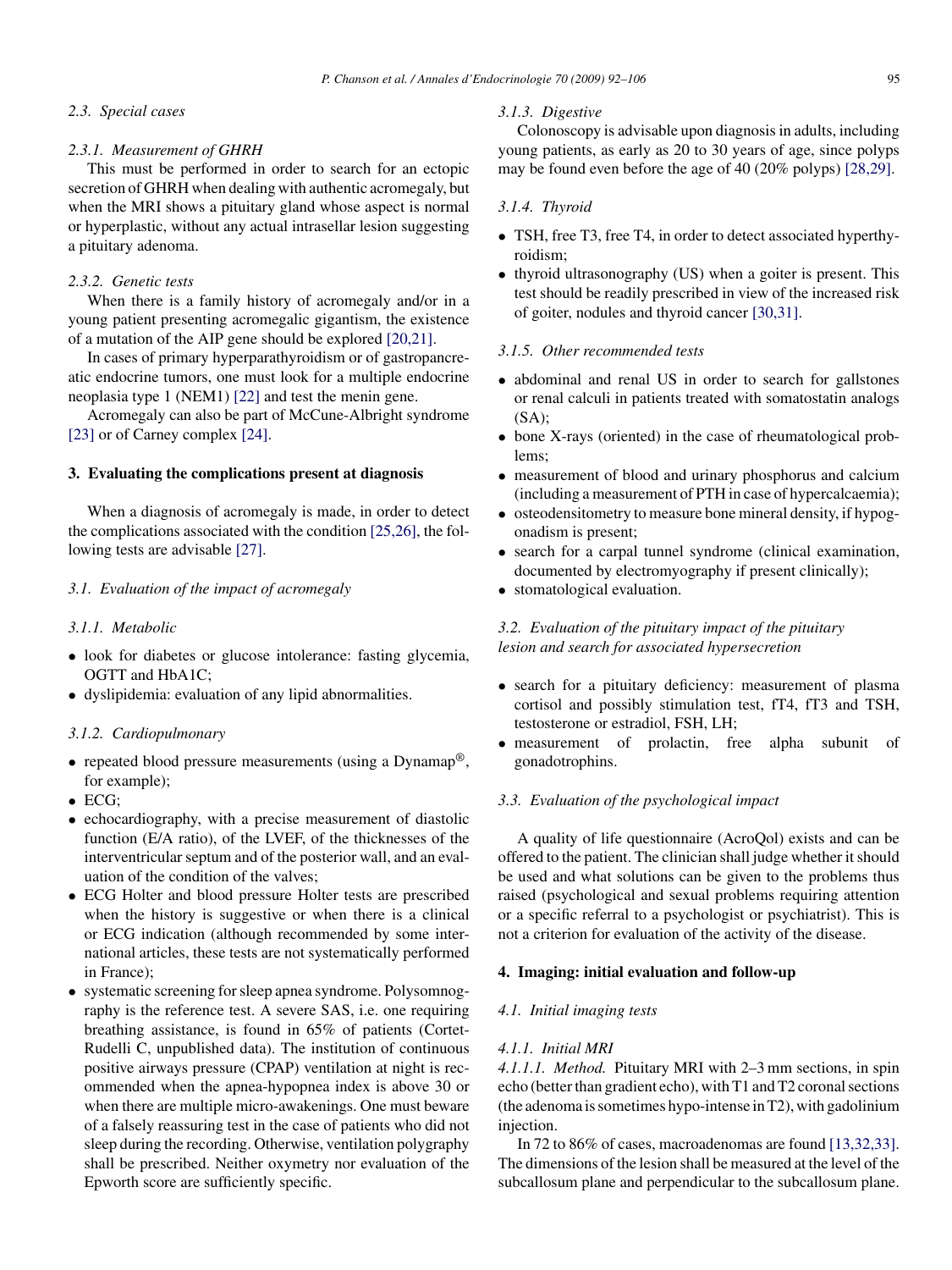Some adenomas may appear necrotic (hence the value of T2 sequences).

*4.1.1.2. Prognostic value of the initial MRI.* This allows the pinpointing of the healthy pituitary and the evaluation of the tumor invasion, particularly at the level of the cavernous sinus [\[34\].](#page-12-0)

Some information will be important and decisive as regards the choice of treatment, i.e. surgery versus medical treatment: size greater than 15 mm, invasion, major suprasellar expansion, necessity of surgery in case of compression of the chiasma [\[35\].](#page-12-0)

3T MRI may allow a better anatomical approach of the cavernous sinus.

### *4.1.2. Other initial tests*

- there is no longer any indication for a brain CT-scan;
- the captation of the pituitary adenoma at Octreoscan<sup>®</sup>, which should theoretically allow the prediction of the hormonal and tumoral response to octreotide, has yielded disappointing results (an overall correlation between the intensity of captation and the response was found in two of the three studies, but the positive predictive value is poor), and therefore there is no indication for this test in acromegaly [\[36–38\];](#page-12-0)
- in case of an orientation toward an ectopic secretion of GHRH, a thoracic CT-scan and an Octreoscan® are necessary [\[13\].](#page-11-0)

### *4.2. MRI during follow-up*

- the postoperative control MRI must be performed between three and six months after surgery (it is of no use at all before three months);
- the subsequent follow-up depends on the status of the patient: ◦ no indication for the repetition of the MRI in a patient who is biologically cured,
	- MRI within three to six months of the initiation of treatment with SA in a patient not cured by surgery (the reduction in tumor volume occurs early; 80% of patients respond as early as the 6th month [\[39,40\]\),](#page-12-0)
	- yearly MRI in patients not controlled by SA,
	- increase the interval to two years (if not more? since the risk of growth in tumor volume under treatment with SA is extremely small) if the patient is well controlled. In patients with good control showing a reduction in tumor volume in the first MRI, this test is not worth repeating annually,
	- generally speaking, MRI supervision is justified only if there is reason to fear an expansion of the tumor, which would justify further surgery or another type of treatment, such as radiotherapy.
- special case of patients treated with pegvisomant. At present MRI is rather widely recommended for the follow-up of patients with a tumor remnant who are treated with pegvisomant. An increase in the size of the tumor volume was observed in 3 to 5% of patients [\[41,42\],](#page-12-0) keeping in mind that the patients treated with pegvisomant are often those resistant

to SA, i.e. those who have potentially more aggressive tumors whose spontaneous evolution would probably have been the same [\[43\].](#page-12-0) In some cases, the increase in tumor volume is associated with the interruption of the SA simultaneously with the beginning of pegvisomant treatment [\[44\].](#page-12-0)

### *4.3. Calculating volumes*

Various methods are used for calculating of the volume of an adenoma; the best one seems to be the volume index. It is especially used for purposes of clinical research, in order to judge the antitumor effectiveness of the treatments.

In practice, however, since the evaluation of volumes is difficult, individual comparison between the measurements of the various diameters is more frequently used. Therefore, it is recommended, to the extent that this is possible, that the explorations be performed in the same place and by the same neuroradiologist for a given patient, so that the imaging procedures and machines used will be the same.

In practice, especially if the explorations are not carried out in the same plane, with the same protocol, it is often more relevant to gauge the evolution of the tumor volume in relation to the neighboring structures rather than by relying on measurement figures. This also leads us to stress the fact that multidisciplinary consultation meetings (among neuroradiologists, neurosurgeons, and endocrinologists) are essential.

#### *4.4. Peroperative imaging (MRI in the operating room)*

This allows an evaluation of the quality of the removal during the operation and seems to increase the success rate, but is available in only very few centers.

#### **5. Criteria defining good control and cure**

### *5.1. Epidemiological data*

Acromegaly remains associated with excess mortality, which, however, probably tends to decrease in the most recent studies, reflecting better treatment of comorbidities and most likely more aggressive treatment objectives [\[45\].](#page-12-0) Recent epidemiological studies relating patient mortality and the control of acromegaly are based essentially on GH concentrations [\[46–51\]](#page-12-0) and, more rarely, on IGF-I concentrations [\[48\],](#page-12-0) probably because of the reliability of the measurement, of the often very heterogeneous nature of the methods of measurement and of the small number of patients on which the studies were performed. They have made it possible to give an idea of the concentrations which it is desirable to achieve in order to allow a reduction in the excess mortality of acromegalic patients.

### *5.2. The objective of acromegaly treatment*

The ideal treatment objective (which can be called a "cure") is to restore a normal dynamic to the somatotropic axis, defined by the normalization of the response of the serum concentration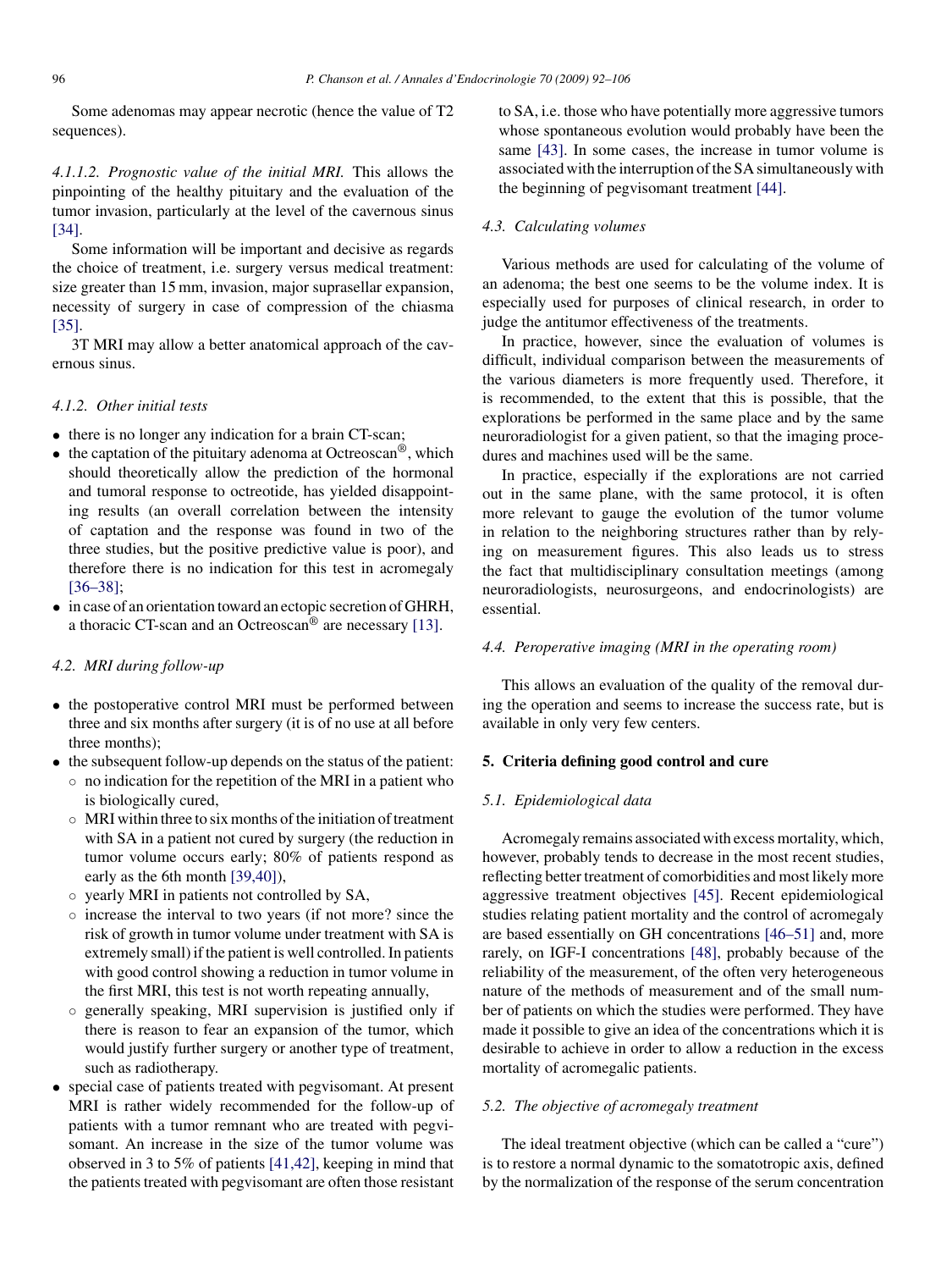of GH/OGTT and the normalization of that of IGF-I. This is not possible with any treatment presently available, aside from surgery.

On the other hand, it must be recalled that the sole fact of lowering GH concentrations significantly improves the patients.

# *5.3. The criteria defining cure or control vary according to the type of treatment*

Several situations may be encountered, for which the criteria defining cure (or good control) differ.

#### *5.3.1. After surgery*

The sample for the measurement of IGF-I must be taken at least three months after surgery.

The criteria defining a "cure" (if one considers that a patient is not cured unless he presents the same secretion characteristics as a normal individual) are:

- an average GH concentration below  $2.5 \mu g / (7.5 \text{ m})$  *and*
- a GH concentration nadir during OGTT below  $0.4 \mu g/L$ (1.2 mIU/l) (new ultrasensitive measurements);
- an IGF-I concentration which is normal for the patient's age.

When these objectives are not attained, the patient is not considered to be cured. However, if the IGF-I concentration remains normal and the GH concentration during OGTT remains below 1-g/l (3 mIU/l), the disease will most likely not be progressive. Indeed, according to a recent study, patients whose GH nadir was between  $0.4$  and  $1 \mu g/L$  (between 1.2 and 3 mIU/l) did not develop any major complications of their disease, nor any obvious recurrence in the longer term (6.5 years) [\[52\].](#page-12-0) Monitoring is, however, required.

If the IGF-I concentration is high, if the GH concentration does not drop below  $1 \mu g /$ l (3 mIU/l), the patient is considered to be uncontrolled and additional treatment is necessary.

#### *5.3.2. With somatostatin analogs injected monthly*

*5.3.2.1. Measurement of the GH and IGF-I concentration.* The first measurement of the GH and IGF-I concentration must be performed after a steady state in the concentration of the analog has been achieved, (that is, after four injections at the earliest). The evaluation must be carried out when the SA has finished acting (that is, just before an injection).

*5.3.2.2. Quality of the control of patients under SA.* Should or should not the GH be measured during OGTT in order to evaluate the quality of the control of patients under SA? In fact, very little difference is generally observed between the average GH concentration and the concentration obtained during OGTT, and there is no consensus regarding the value of using OGTT:

• according to some authors, the advantage of OGTT lies in the fact that it is a standardized test, used in most published studies in order to establish the criteria defining good control [\[53\],](#page-12-0) but others consider that it does not contribute much,

since under treatment with an analog, suppression is already at a maximum!

- if an OGTT is performed, what nadir should be chosen? Until 2004, the nadir required for good control was set at  $1 \mu g/l$ (3 mIU/l) [\[12\]. I](#page-11-0)n 2005, in connection with the publication of the recommendations of a group of experts, a threshold value of 0.4  $\mu$ g/L (1.2 mIU/l) was proposed, taking into account the widespread use of very sensitive measurements of GH [\[54\].](#page-12-0) At present, according to the studies, the target nadir varies  $(0.14 \text{ to } 0.4 \mu g/L, \text{ i.e. } 0.42 \text{ to } 1.2 \text{ m}$  [U/l]. But we may ask what the actual value of thus bringing down the threshold used to define good control may be. In fact, according to a recent study, patients whose GH nadir was between 0.4 and 1  $\mu$ g/L (between 1.2 and 3 mIU/l) do not have any major complications of their disease, nor any obvious recurrence in the longer term (6.5 years) [\[52\].](#page-12-0) Therefore, a threshold of 1-g/l (3 mIU/l) is perhaps still relevant;
- if one chooses to simply measure GH without OGTT, repeated measurements are advisable in order to evaluate control under SA.

*5.3.2.3. Practical attitude recommended under somatostatin analogs.* If the IGF-I concentration is elevated, with an average concentration of GH that is abnormal (above  $2.5 \mu g/L$ , 7.5 mIU/l) or cannot be suppressed by OGTT, the patient is uncontrolled.

If the IGF-I concentration is normal and the average GH concentration is below  $2.5 \mu g/L$  (7.5 mIU/l), the patient is considered to be well controlled.

Otherwise, and not exceptionally [\[55\]:](#page-12-0)

- the IGF-I concentration is normal, but the GH concentration is elevated or unsuppressed (for instance, between 0.4 and  $1 \mu g/L$  – between 1.2 and  $3 \text{ mI} U/l$  – with an ultrasensitive measurement): this may be an end-of-dose effect; the patient will then be considered to be well controlled;
- the IGF-I concentration is moderately elevated (between +2 and +3DS) and the average GH concentration is below 2.5  $\mu$ g/l (7.5 mIU/l) and suppressible: no change in treatment is considered necessary if the patient's condition does not suggest any progression of the disease, but this point is debated.

#### *5.3.3. Control of acromegaly treated with pegvisomant*

The GH concentration rises and therefore no longer reflects the control of the acromegaly, and this is also true of GH during OGTT. The adjustment of the treatment must therefore be carried out on the sole basis of the IGF-I measurement.

Care must be taken when switching from treatment with a SA to pegvisomant, as the IGF-I concentration may be transitorily normalized on account of the action of pegvisomant combined with the remanent effect of the SA. Following the gradual elimination of the analog, the IGF-I concentration may then rise, which requires a secondary increase in the dose of pegvisomant.

### *5.3.4. Cure of acromegaly*

Generally speaking, the term "cure" is used with caution in connection with acromegaly, for it means that the patient's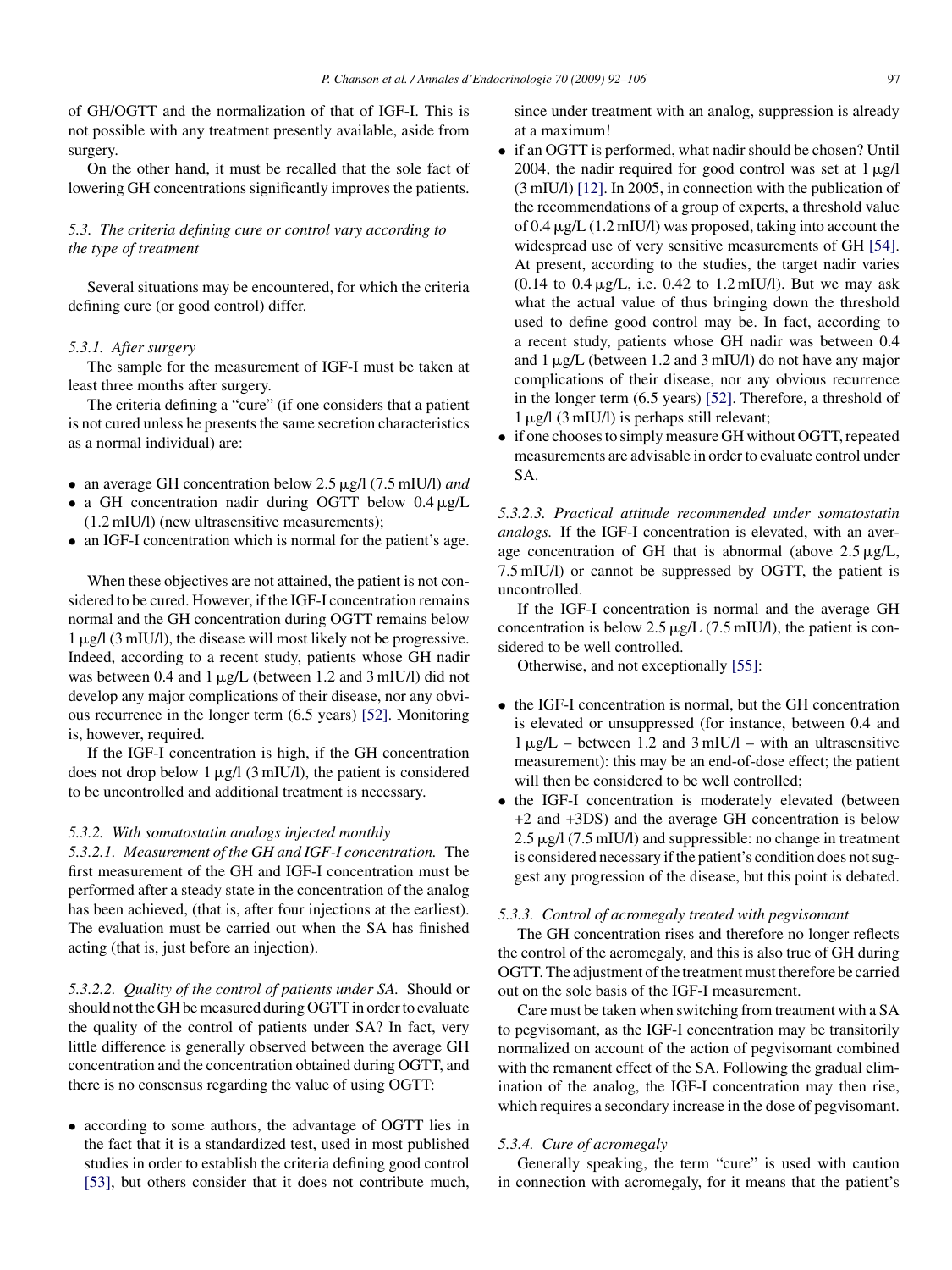somatotropic axis has returned to normal and remains so in the long term. This situation is encountered only after surgery allowing a total and selective removal of the microadenoma or following etiologic treatment of an ectopic secretion of GHRH. All patients considered to be cured must be followed up on a lifelong basis.

### **6. Presurgical treatment with somatostatin analogs**

### *6.1. Purposes of pretreatment*

The purpose of presurgical treatment is a multiple one:

- to improve the conditions of anesthesia, i.e. to facilitate intubation and reduce the risk of complications *via* an improvement in comorbidities (arterial hypertension, diabetes) [\[56\];](#page-12-0)
- to make the tumor tissues softer which may simplify the removal of the pituitary adenoma, particularly when dealing with an enclosed, non-invasive adenoma [\[57\]. H](#page-12-0)owever, this remains controversial [\[58\];](#page-12-0)
- to improve the effectiveness of surgery in terms of remission of the disease, but here again there is a conflict of opinions (see below).

### *6.2. Results*

### *6.2.1. Effect on the results of surgery*

- some studies find presurgical treatment to be of value, by evidencing improved cure rates in pretreated patients, except in the case of invasive macroadenomas. Among those studies, Stevenaert et al. report cure rates increasing from 74 to 94% with presurgical treatment for microadenomas and from 61 to 89% for enclosed macroadenomas [\[57\]. S](#page-12-0)uch results were also found by Barkan et al. [\[59\], A](#page-12-0)be et al. [\[60\]](#page-12-0) (although they were not significant in this study) and Colao et al. [\[56\],](#page-12-0) with even an improvement in the cure of invasive macroadenomas (from 29 to 54%);
- conversely, two studies contradict such an effect of presurgical treatment on cure rates [\[58,61\];](#page-12-0)
- thus, since it has not been proven that pretreatment improves the cure rate achieved with surgery, and in view of its cost, it does not seem that it should be systematically recommended in the hope of improving the effectiveness of surgical treatment.

# *6.2.2. Pretreatment may be indicated under the following circumstances*

- at risk patients with comorbidities (sleep apnea, severe hypertension, heart failure, etc.), in order to improve pre- and perioperative comfort (this can be discussed with the anesthesiologist, noting that some of them who are used to the intubation conditions of acromegalic patients consider specific preparation to be unnecessary);
- when there are progressive complications of acromegaly (sleep apnea syndrome, cardiac problems, diabetes); it seems

wise to control hypersecretion through medical treatment at least three months before surgery;

• when dealing with a non-invasive adenoma, in the hope of a regression of tumor volume, so as to facilitate removal, remembering, however, that there is no formal proof of an improvement in the effectiveness of surgery.

# **7. The place of surgery**

Tumor removal, generally by a transsphenoidal approach, is the fastest way of bringing down GH and IGF-I concentrations in acromegalic patients. The transcolumellar approach, rather than the supralabial one, has now come into general use. Nevertheless, normalization is achieved in only about 40 to 70% of cases [\[62–65\];](#page-12-0) the results depend on the size of the tumor (microadenomas have a much better chance of being cured), the preoperative GH concentrations (the lower the GH concentration, i.e. less than  $10 \mu g/l - 30 \text{ m}$  IU/l, the higher the success rate) and the experience of the surgeon. Endoscopic techniques are now used in most expert centers [\[66,67\].](#page-12-0) They seem to allow the same results to be achieved, probably with fewer side effects.

The importance of experts centers within which one or two neurosurgeons experienced in this pituitary surgery operate a large volume of tumors of this type is stressed by all [\[68,69\].](#page-13-0) The rate of surgical complications (diabetes insipidus, rhinorrhea due to CSF leakage, anterior pituitary insufficiency, etc.), although usually low, is clearly related to the experience of the surgeon and to the volume of cases he operates.

The surgical result is evaluated on the third postoperative month. In the absence of a cure following surgery, or when surgery is impossible or contra-indicated, supplementary treatment with radiotherapy and/or medical treatment are resorted to.

### **8. Place of dopaminergic agonists**

Dopaminergic agonists, which represent the historic treatment used for over 30 years, are now infrequently prescribed in France. According to the studies published, they may allow the normalization of IGF-I in 20% of patients [\[70–73\].](#page-13-0) Sometimes the GH concentration is significantly reduced, but without normalization of the IGF-I concentration. No predictive criterion of effectiveness emerges from the literature.

However, mixed prolactin-GH adenomas respond better to dopaminergic agonists.

It is not known whether, in the future, the cases of valve disease reported in patients with Parkinson's disease treated with high doses of dopaminergic agonists [74] will lead to a restriction of the use of such drugs in this indication, at least at high doses.

In view of its low cost and ease of treatment (oral intake), this treatment can be attempted in two situations:

- mixed GH-PRL adenoma and low-secreting adenoma;
- persistence of a moderate elevation of IGF-I concentrations (<1.3 times the upper limit of normal for the patient's age)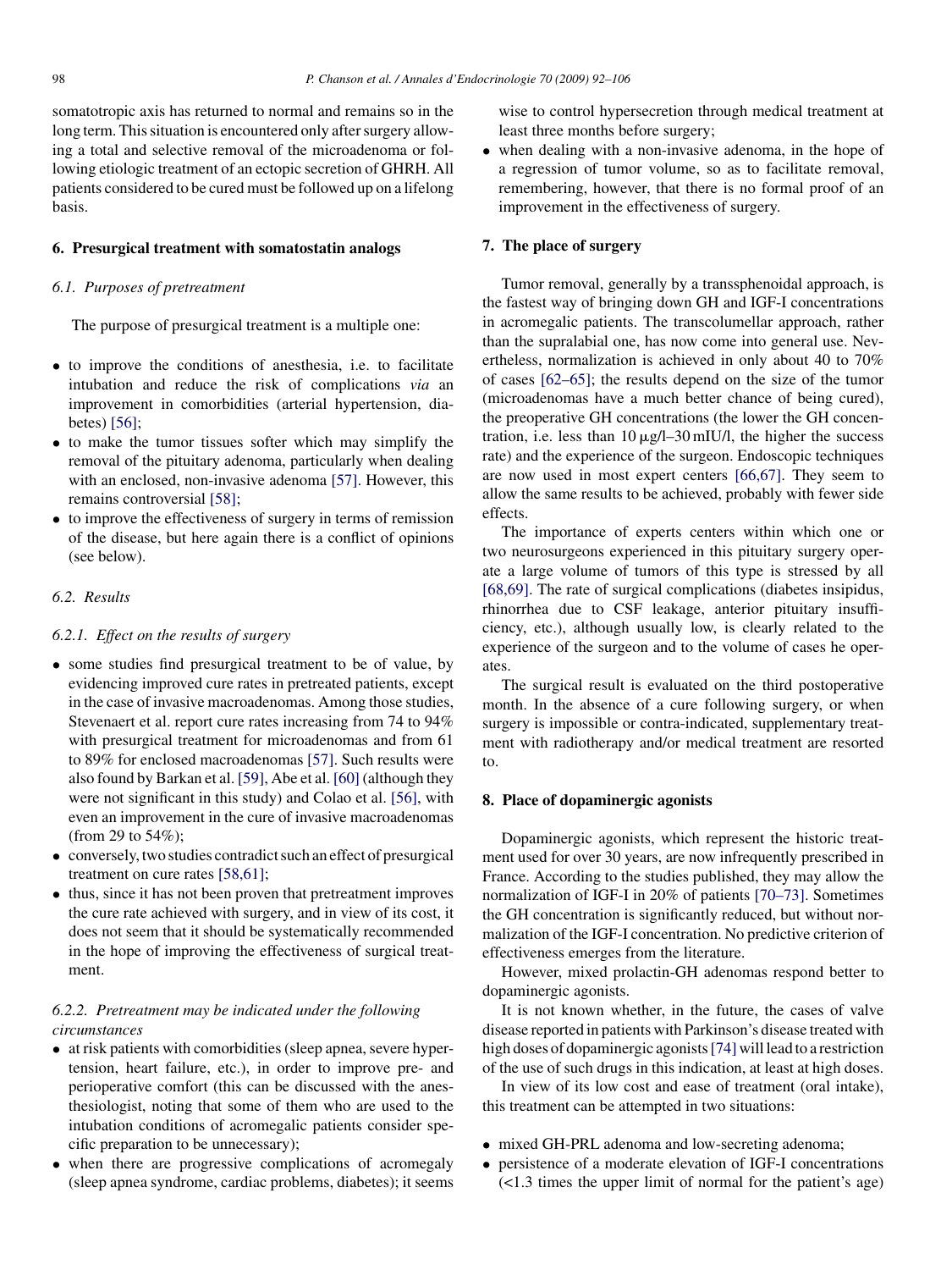under treatment with SA (i.e. as a second-intention treatment in patients who are insufficiently sensitive to SA; they should then be associated with SA).

### **9. Place of somatostatin analogs**

First-generation SA (octreotide and lanreotide) especially bind the sst2 and (to a lesser degree) sst5 somatostatin receptor subtypes [\[13,75\].](#page-11-0) The new analogs presently under development, including SOM230, have an identical affinity for sst2 and sst5.

SA have many valuable features, including effectiveness, rapid action, good tolerance, lack of interference with anterior pituitary function, no tachyphylaxia, but a major drawback, i.e. cost.

### *9.1. Results of treatment with SA*

- the effectiveness of SA as regards hormonal control is between 64 and 74% during the first months [\[76\].](#page-13-0) A time-dependent effect is suggested by several recent studies [\[33,77\];](#page-12-0) thus, during follow-up (which lasted a total of 84 months in the study performed by Cozzi et al. and 18 years in the study carried out by Maiza et al.), IGF-I concentration may continue to drop whereas the same dose of SA is continued;
- the antitumor effect of SA is observed in 50 to 70% of patients [\[40,78\]. O](#page-12-0)n the average, when patients are treated de novo, the reduction in tumor volume has been reported to reach 40%;
- let us stress that effectiveness varies from one study to the next, probably due to differences in the duration of treatment, in the selection of the patients, in the existence or absence of a history of surgery or radiotherapy. Finally, the expression of the receptor subtypes by the tumor probably also plays a role.

### *9.2. Side effects*

SA may result in digestive complaints (which are generally transitory), gall bladder abnormalities (stones, sludge, etc.) which exceptionally lead to complications, an elevation in glycemia (which is, however, compensated by the drop in insulin resistance which in turn is connected with the hypersecretion of GH), alopecia, and rarely hypothyroidism and bradycardia.

Digestive side effects are sometimes significant during the first three to six months, while they are exceptional after three years of treatment [\[79\].](#page-13-0) Some symptomatic biliary complications (particularly choleocystitis and migration of a stone) may be observed following the interruption of treatment and may even be more frequent after the drug is discontinued than under treatment [\[80\].](#page-13-0)

# *9.3. Indications*

SA may be given:

• in the first intention in an acromegaly patient not operated on because he presents an invasive macroadenoma not affecting the optic chiasma, when the patient refuses surgery or when it is contraindicated;

• in the second intention, in a patient not cured by surgery (see treatment algorithm at the end of the article – [Figure 1\).](#page-10-0)

The indication of SA as preoperative treatment is discussed in a specific subchapter.

# *9.4. Adjusting the treatment*

The first GH/IGF-I test must be performed during the fourth month, at end of a dose, i.e. either just before  $(< 3$  days) or rather, if possible, on the day of the fourth injection and of course before it. Subsequent tests will be performed under the same conditions if the doses of SA are increased.

If the patient is well controlled, the time between injections may be increased and/or the doses may be decreased [\[81–83\].](#page-13-0)

If the patient is inadequately controlled in spite of maximum treatment, one of the questions raised is how long the treatment must be continued in the hope of achieving "time-dependent" effectiveness. The interval between two injections can also be shortened. Sometimes, especially when the IGF-I concentration has decreased significantly but still remains just above the upper limit of normal, it may be worthwhile to associate a dopaminergic agonist (preferably cabergolin) with the SA (see above). Under certain circumstances (tumor risk, for instance), SA may also be associated with a GH receptor antagonist [\[84–88\]](#page-13-0) (see below). Finally, if effectiveness proves inadequate, it may be worthwhile to propose surgical reduction of the tumor or of its residue (if possible) in order to recover satisfactory sensitivity to SA, due to the lower levels of GH/IGF-I achieved after surgery [\[32,89\].](#page-12-0)

There is no tachyphylaxia.

It is useless to prolong the treatment beyond three months when a patient evidences resistance to SA (that is, a lack of response, defined by a decrease of less than 15–20%).

#### *9.5. Value of the acute test*

It consists of following the change in concentration of GH every 20 min–1 h after a subcutaneous injection of  $100 \mu g$  of octreotide.

Some physicians use the acute test in order to verify whether certain patients are totally resistant. This test would rather be useful prior to surgery, particularly when choosing whether to institute treatment with SA for three months in order to facilitate surgery (in case of response) or propose surgery immediately (in the absence of a 50% drop in GH after the test) [\[5\].](#page-11-0)

For others, the only indication of an acute test is to check tolerance, particularly digestive tolerance.

However, prior to operation, in a patient who is not cured, even if he does not respond to octreotide administered acutely, treatment with SA shall always be attempted for a few months before going on to a third-intention treatment such as radiotherapy.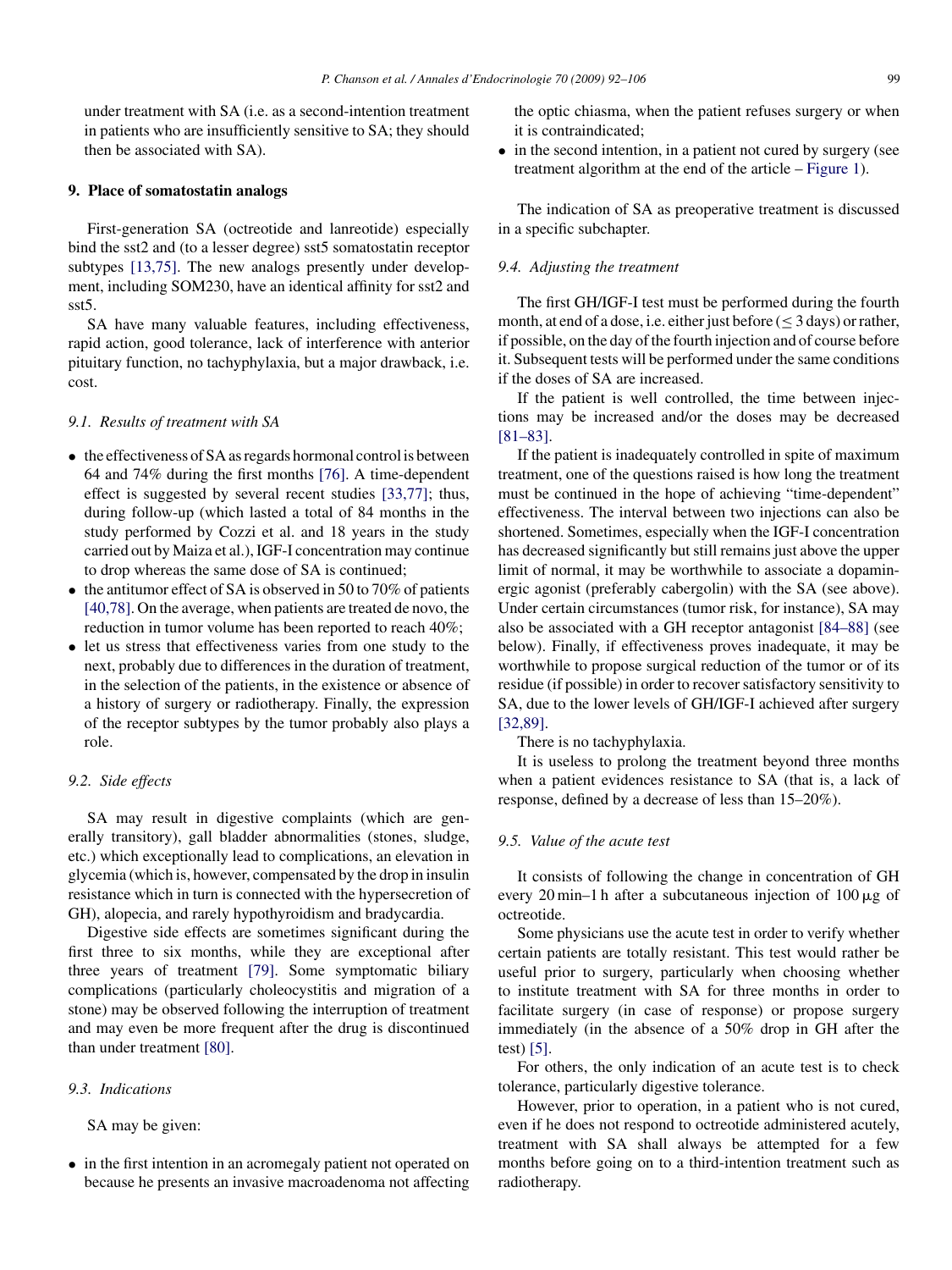### **10. Place of the GH antagonist**

# *10.1. The effectiveness of the GH antagonist has been demonstrated*

This is the medical treatment whose effects on the symptoms are the most rapid and constant. In the clinical trials, at 12 weeks of treatment, the percentage of patients normalized is as high as 90% [\[41,90\].](#page-12-0) However, this percentage is lower (closer to 70%) in day-to-day clinical practice [\[42,91\].](#page-12-0)

In the long term, the biological effectiveness persists, but the presence of antipegvisomant antibodies is noted in a few patients; however, this does not seem to attenuate the effect of the treatment.

As regards glucid homeostasis, pegvisomant does not have the suppressive effect of SA on insulin secretion, which may be an advantage in diabetic patients. Glycemia may improve, with even a risk of hypoglycemia in treated diabetics, which requires the clinician to check whether antidiabetic drugs are still indicated [\[92–94\].](#page-13-0)

### *10.2. Side effects*

Some cases of increase in the tumor volume have been observed while the patients were treated with pegvisomant [\[41\].](#page-12-0) The patients had not undergone radiotherapy. There is no demonstration of a causal link between treatment with pegvisomant and the increase in the volume of the tumor. The natural evolution of such tumors must be taken into account [\[42,43\];](#page-12-0) some of them, when they require treatment with pegvisomant, are already known to be resistant to SA and thus more liable to be aggressive. It must also be remembered that, when SA have been effective in reducing the tumor volume, their interruption (with a view to their replacement by pegvisomant) may lead to a rebound effect with reexpansion of the tumor (see the paragraph on MRI), which is then erroneously ascribed to pegvisomant.

Some cases of drug-induced hepatitis have been reported, some of which regress without requiring the interruption of the treatment [\[95\].](#page-13-0) Liver function tests are therefore necessary before treatment is instituted, and this must be repeated shortly, i.e. two weeks to a month after treatment is begun, and then every six months.

# *10.3. Indications*

Since this is a third or fourth intention treatment, it is indicated:

- in case of inadequate response to surgery or radiotherapy;
- in case of resistance to SA (no normalization of IGF-I) and/or SA intolerance [\[96,97\]:](#page-13-0)
	- it is then used alone, to replace SA,
	- association with somatostatinergic medication is used when dealing with a tumor syndrome (headaches or regrowth of the adenoma residue when the SA is discontinued), according to variable methods. Pilot studies have

suggested the possibility of administering pegvisomant on a weekly basis in such cases (at this time, no approval for use by national agencies has been obtained for these new methods) [\[85,88\].](#page-13-0)

#### *10.4. Practical methods and adjustment of the dosage*

The medication is administered at an initial dose of 10 mg daily (some recommend a loading dose of 80 mg on the first day). The effectiveness of the treatment is judged as early as the first month by measuring the IGF-I level. The dosage is then increased 5 mg at a time until the IGF-I level becomes normal.

#### *10.5. Monitoring the treatment*

- monitoring the GH concentration is not called for, the more so since some methods used to measure GH recognize pegvisomant [\[98\].](#page-13-0) Monitoring is performed by measuring IGF-I every four to six weeks, for the purpose of obtaining a normal concentration of IGF-I, while avoiding too large a drop in the IGF-I level;
- monitoring includes regular liver function tests and a pituitary MRI on the sixth month, then every six months or every year;
- the monitoring of glycemia must be reinforced in diabetic patients treated with oral hypoglycemic agents or insulin (risk of hypoglycemic episodes).

### **11. Place of radiotherapy**

Pituitary radiotherapy must involve an irradiation of 45 Gy in order to be effective.

Serious side effects have been reported with "conventional" fractioned radiotherapy: an excess of cerebral vascular accidents (CVA) [\[99\],](#page-13-0) occurence of second tumors (meningiomas, brain tumors) [\[100\].](#page-13-0) The relative risk of CVA-related mortality is increased (RR = 1.67,  $p = 0.02$ ) [\[46\].](#page-12-0)

The alternatives to conventional fractioned radiotherapy available in France are fractioned stereotactic radiotherapy, linear particle accelerator (LINAC), radiosurgery (gamma-knife) where, in this case, the dose is administered in a single session.

Effectiveness as regards GH control increases with the time elapsed following treatment:

- out of 884 patients treated with conventional fractioned radiotherapy, the GH concentration was below  $2.5 \mu g/l$  and the IGF-I concentration was normalized in 22% of the patients at two years, 36% at five years and 53% at 10 years [\[101\].](#page-13-0) The results reported by Barrande et al. (128 patients) are quite similar [\[102\]](#page-13-0) and go against the assertions of Barkan et al. [\[103\];](#page-13-0)
- the gamma-knife results of good control in 21% of patients at two years and 28% at five years [\[104\];](#page-13-0)
- with fractioned stereotactic radiotherapy, control was obtained in 24% of patients at five years [\[105\].](#page-14-0)

Whatever the technique used, the initial GH concentration is predictive as regards the results (and especially the time required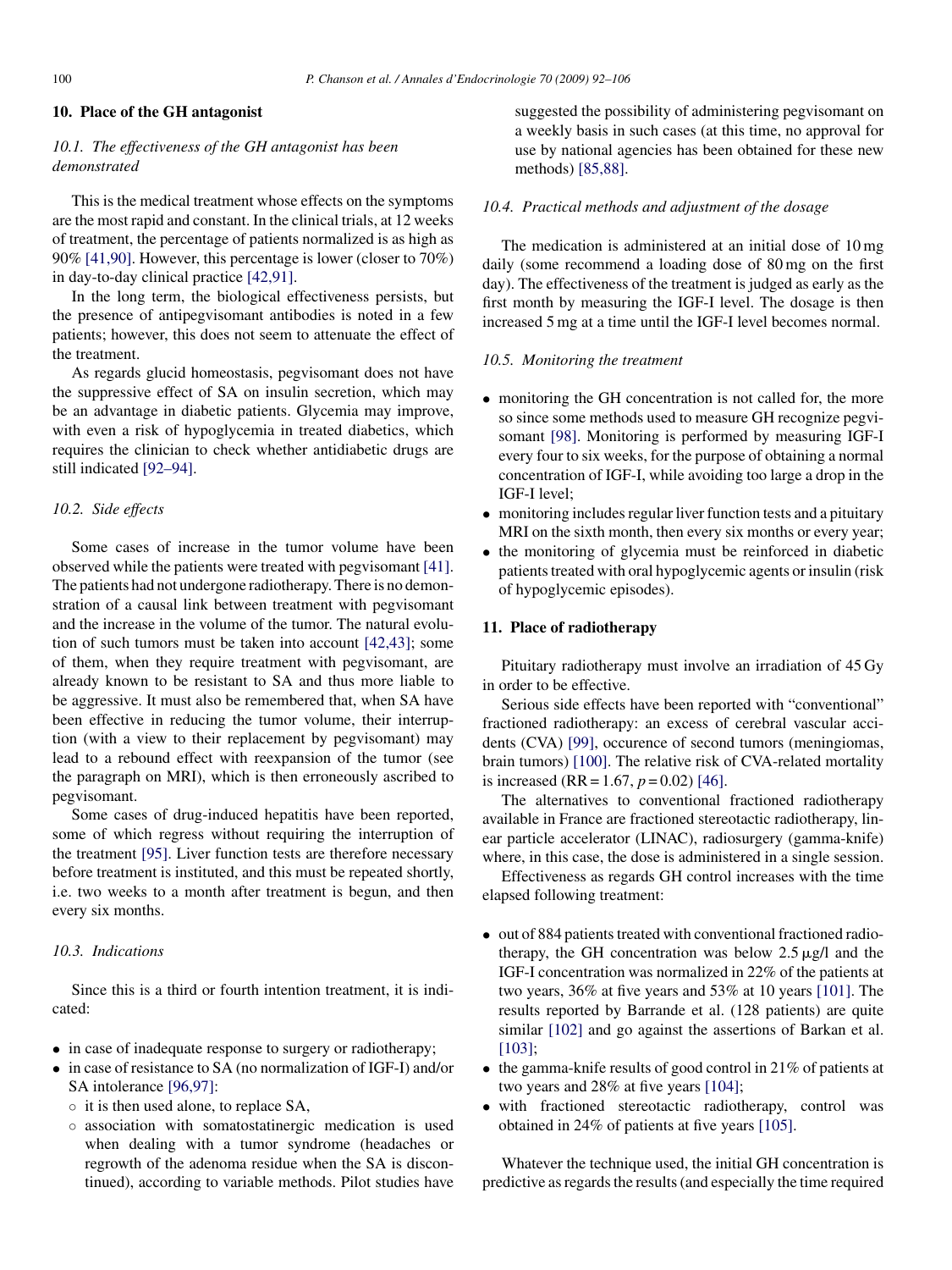to obtain them): thus, no patients are normalized when the GH concentration is greater than 30 ng/ml (90 mIU/l), whereas 100% of them are when it is less than 10 ng/ml.

Ultimately, the results, in terms of effectiveness in controlling the hypersecretion of GH, are quite similar regardless of the study and technique, and appear to be somewhat disappointing. Better results were expected with treatments that targeted the pituitary more specifically. Theoretically, conventional radiotherapy, which includes the whole tumor, should produce better results than the gamma knife, since somatotropic adenomas can invade the dura mater, but no study confirms this hypothesis. Conversely, the results of the gamma-knife could be expected to be better since this technique is usually used for smaller tumors which secrete less GH.

Pituitary deficiencies secondary to stereotactic radiotherapy or to the gamma-knife are quite frequent (as high as 30% at 10 years), as in the case of conventional radiotherapy. Moreover, Castinetti reports two transitory neurological episodes (gammaknife) [\[104\].](#page-13-0) No CVA-type secondary effect or second tumor has been (for the time being?) reported following gamma-knife treatment.

To sum up, a gamma-knife radiotherapy is advised when there is a tumor remnant located at a distance from the chiasma (more than 5 mm), together with resistance to SA. A small adenomatous remnant located in the cavernous sinus is considered by all to be an ideal indication for stereotactic radiotherapy.

Medical treatment (SA or dopaminergic agonist) is pursued initially following radiotherapy, with repeated interruptions for purposes of reevaluation. Opinions vary as to the advisability of discontinuing SA transitorily at the time of radiotherapy (in order to improve the results of the radiotherapy).

In practice, many physicians concerned about the side effects of conventional radiotherapy remain little inclined to propose radiotherapy in the second intention and more readily discuss pegvisomant now that a drug that can be used in cases of failure of SA treatment or SA intolerance is available.

### **12. Follow-up**

Follow-up is guided by the monitoring of three parameters:

- damage to brain structures: MRI evaluation shall be performed annually when there is a remnant (preferably every six months, at any rate initially, under treatment with pegvisomant). As stated above, it will be less frequent (every two years, if not more) when the patient is well controlled by SA;
- damage to pituitary function, which may persist or appear after surgery, and which must be reevaluated annually in patients treated by radiotherapy;
- complications of the disease. The frequency of regular reevaluation of course depends on the control of GH hypersecretion:
	- when the disease is out of control, an evaluation of the complications, identical to the one carried out at the time of the diagnosis (see above) is renewed each year (except for digestive follow-up: see below),
- when the disease is under control, screening tests (colonoscopy, PSA, mammogram, etc.) are advised with the same frequency as in the general population. Otherwise, the tests are repeated annually,
- when the patient is cured, a visit appears necessary every year for five years, and then every two years on a lifelong basis, with a measurement of IGF-I at each visit,
- whether or not the acromegaly is under control, psychological follow-up (changes in the face), dental problems and fertility problems must be kept in mind;
- special case of digestive follow-up (colon polyps). Since 14 to 20% of patients will experience a recurrence of polyps, colonoscopy shall be performed as part of follow-up, with a few nuances [\[106\]:](#page-14-0)
	- at three years, when a polyp was present and when IGF-I concentration remains high,
	- at five years, when no polyp was seen upon initial exploration, but when IGF-I concentration remains poorly controlled,
	- conversely, when the initial colonoscopy was normal and the IGF-I concentration was normalized as soon as treatment was begun, screening identical to that performed in the general population appears to be sufficient (i.e. either repeat the test after the age of 50 in a patient diagnosed when young, or monitor via Hémocult<sup>®</sup>).

### **13. Treatment algorithm**

Any algorithm, because it aims to be schematic, is open to discussion [\[26,107\].](#page-11-0) In difficult cases, it appears essential that the treatment decision be the result of a multidisciplinary meeting (endocrinologists, neurosurgeons, neuroradiologists, and even radiotherapists).

A suggested decisional treatment algorithm is proposed in [Fig. 1.](#page-10-0)

The first intention treatment for microadenomas is surgery ([Fig. 1A](#page-10-0)).

One of the important questions is the place of surgery in the treatment of macroadenomas. It shall be proposed in the first intention if the chances of a cure are sufficient (50%? 70%?). Some elements do in fact provide reason to believe that surgery will result in a cure (size under 10–15 mm, adenoma located at a distance from the cavernous sinus, weakly secreting adenoma, etc., and, obviously the experience of the surgeon). This discussion can, by the way, be conducted with the patient.

Macroadenomas not dealt with surgically are treated medically [\(Fig. 1B](#page-10-0)). Surgical treatment may be proposed secondarily (tumor reduction surgery) if medical treatment is ineffective.

When SA are effective, two attitudes shall be discussed:

- either long-term medical treatment [\(Fig. 1A](#page-10-0) and B);
- or radiotherapy in order to attempt to wean the patient secondarily from his or her medical treatment.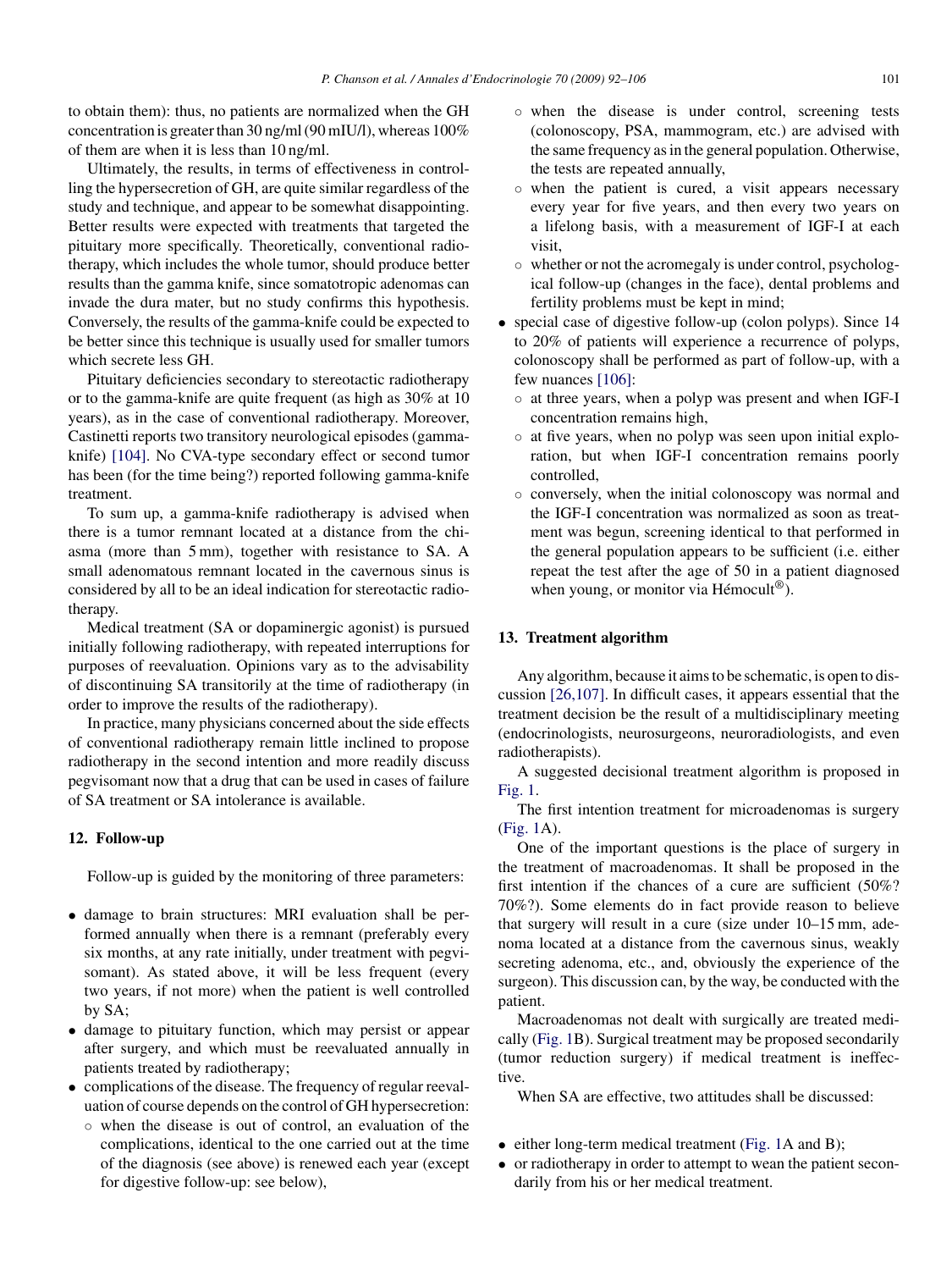<span id="page-10-0"></span>

Fig. 1. Therapeutic strategy in acromegaly according to the adenoma size. The choice between radiotherapy and pegvisomant is controversial. DA: dopaminergic agonists.

*Stratégie thérapeutique dans l'acromégalie en fonction de la taille de l'adénome. Le choix entre radiothérapie et pegvisomant est controversé. DA : agonistes dopaminergiques.*

When the patient is partly controlled by SA (moderately elevated IGF-I and/or discordance of GH figures), various options shall be discussed (Fig. 1A and B):

• propose tumor debulking surgery in order to reduce the concentrations of GH/IGF-I and hope that a second attempt at SA treatment will prove more effective.

- reduce the interval between injections;
- associate SA and dopaminergic agonist;

In cases of SA resistance or intolerance, the choice between radiotherapy and pegvisomant is controversial (Fig. 1A and B).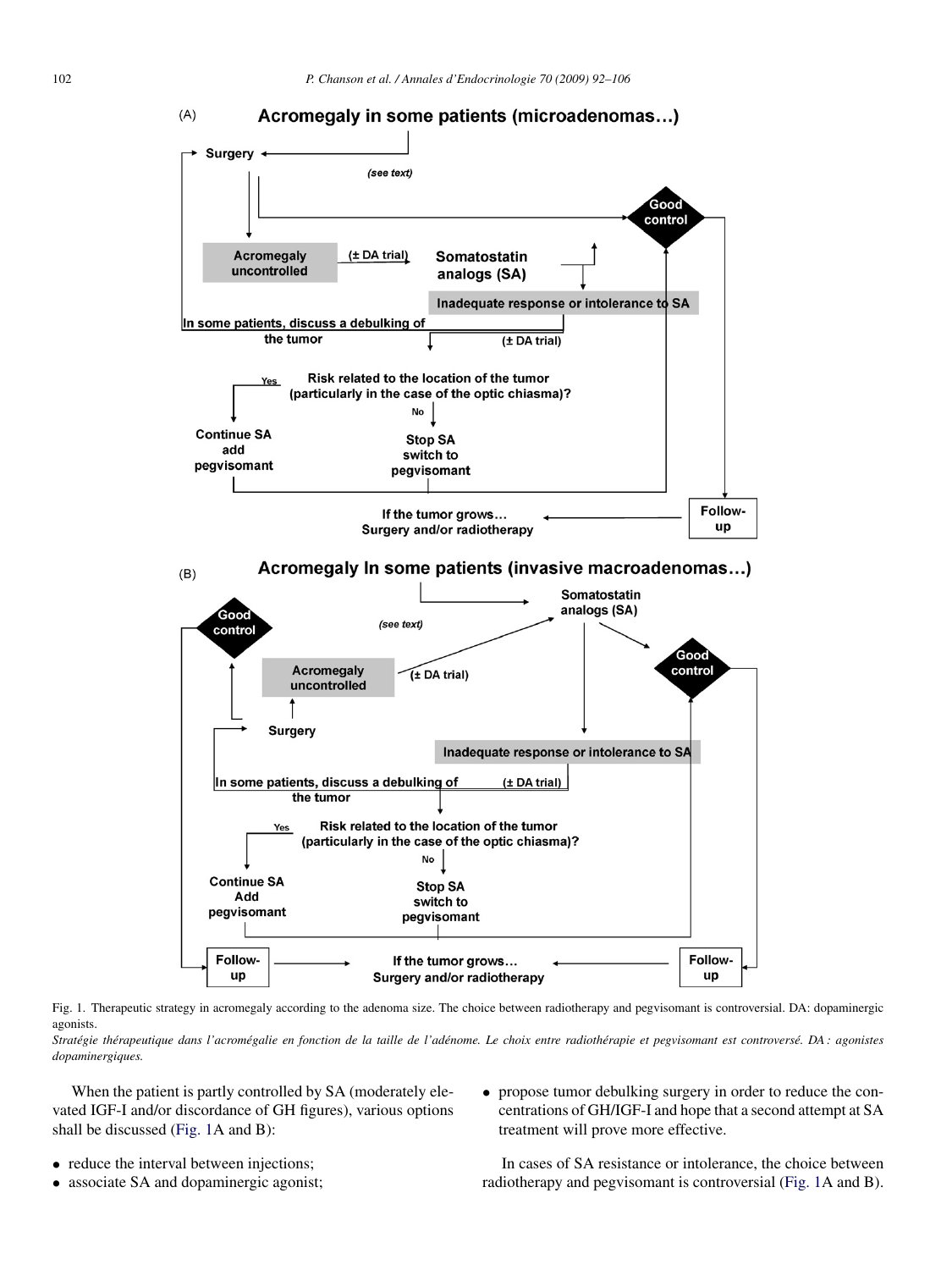<span id="page-11-0"></span>But for many physicians, radiotherapy is rather recommended as the last resort. On the contrary, when dealing with a very aggressive adenoma, which continues to progress in spite of surgery and administration of SA, radiotherapy shall be resorted to earlier.

# **Appendix 1. The various GH measurement kits available in France in 2008**

The limit of detection in mU/l is given for each kit.

| Beckman Coulter          | <b>Access Ultrasensitive</b> | OЕ             | $0.009$ mU/L |
|--------------------------|------------------------------|----------------|--------------|
|                          | hGH                          |                |              |
| Beckman Coulter          | Irma GH (Immunotech)         | BО             | $0.1$ mU/L   |
| <b>Brahms France</b>     | hGH-Irma (Biosource)         | AM             | $0.2$ mIU/L  |
| Diasorin SA              | HGH-CTK/Irma                 | B <sub>9</sub> | $0.12$ mIU/L |
| Diasorin SA              | Liaison hGH                  | S8             | $0.15$ mU/L  |
| DPC France               | Immulite & Immulite          | SА             | $0.03$ mU/L  |
|                          | 2000 & Immulite 2500         |                |              |
|                          | hGH                          |                |              |
| Perkin Elmer Instruments | Delfia/AutoDELFIA hGH        | KС             | $0.03$ mU/L  |
| CIS Bio International    | $RIA$ gnost $(CT)$           | <b>BN</b>      | $0.03$ mU/L  |
| <b>Tosoh Bioscience</b>  | AIA Pack/STAT AIA            | DL.            | $0.21$ mU/L  |
|                          | Pack HGH                     |                |              |

# **Appendix 2. Physiological and pathological situations in which the interpretation of IGF-I levels is difficult**

| Physiological and pathological situations | Direction of variation of IGF-I |  |
|-------------------------------------------|---------------------------------|--|
| Pregnancy                                 | <b>Increases</b>                |  |
| Puberty                                   | <i><u>Increases</u></i>         |  |
| Hepatic insufficiency                     | Decreases                       |  |
| Fasting and undernutrition                | Decreases                       |  |
| Severe intercurrent illnesses             | Decreases                       |  |
| Renal insufficiency                       | Decreases                       |  |
| Hypothyroidism                            | Decreases                       |  |
| Uncontrolled diabetes                     | Decreases                       |  |
| Oral Estrogen treatment                   | Decreases                       |  |

### **French version**

A French version of this article is available at doi: 10.1016/ j.ando.2008.12.010.

### **References**

- [1] Bayle M, Chevenne D, Dousset B, Lahlou N, Le Bouc Y, Massart C, et al. Recommandations pour la standardisation des dosages d'hormone de croissance. Ann Biol Clin (Paris) 2004;62:155–63.
- [2] Trainer PJ, Barth J, Sturgeon C, Wieringaon G. Consensus statement on the standardisation of GH assays. Eur J Endocrinol 2006;155:1–2.
- [3] Pokrajac A, Wark G, Ellis AR, Wear J, Wieringa GE, Trainer PJ. Variation in GH and IGF-I assays limits the applicability of international consensus criteria to local practice. Clin Endocrinol (Oxf) 2007;67:65–70.
- [4] Souberbielle JC, Noel M. Les dosages d'hormone de croissance et d'IGF I. Med Clin Endocrinol Diabetes 2007; Hors-série.
- [5] Cazabat L, Souberbielle JC, Chanson P. Dynamic tests for the diagnosis and assessment of treatment efficacy in acromegaly. Pituitary 2008;11:129–39.
- [6] Clemmons DR. IGF-I assays: current assay methodologies and their limitations. Pituitary 2007;10:121–8.
- [7] Brabant G, von zur Muhlen A, Wuster C, Ranke MB, Kratzsch J, Kiess W, et al. Serum insulin-like growth factor I reference values for an automated chemiluminescence immunoassay system: results from a multicenter study. Horm Res 2003;60:53–60.
- [8] Massart C, Poirier JY. Serum insulin-like growth factor-I measurement in the follow-up of treated acromegaly: comparison of four immunoassays. Clin Chim Acta 2006;373:176–9.
- [9] Massart C, Poirier JY, Jard C, Pouchard M, Vigier MP. Determination of serum insulin-like growth factor-I reference values for the immunometric Cisbio method on a large number of healthy subjects: clinical utility in the follow-up of patients with treated acromegaly. Clin Chim Acta 2007;381:176–8.
- [10] Borofsky ND, Vogelman JH, Krajcik RA, Orentreich N. Utility of insulinlike growth factor-1 as a biomarker in epidemiologic studies. Clin Chem 2002;48:2248–51.
- [11] Mukherjee A, Monson JP, Jonsson PJ, Trainer PJ, Shalet SM. Seeking the optimal target range for insulin-like growth factor I during the treatment of adult growth hormone disorders. J Clin Endocrinol Metab 2003;88:5865–70.
- [12] Giustina A, Barkan A, Casanueva FF, Cavagnini F, Frohman L, Ho K, et al. Criteria for cure of acromegaly: a consensus statement. J Clin Endocrinol Metab 2000:85:526-9.
- [13] Melmed S. Medical progress: Acromegaly. N Engl J Med 2006;355: 2558–73.
- [14] Freda PU, Reyes CM, Nuruzzaman AT, Sundeen RE, Bruce JN. Basal and glucose-suppressed GH levels less than 1 microg/L in newly diagnosed acromegaly. Pituitary 2003;6:175–80.
- [15] Dimaraki EV, Jaffe CA, DeMott-Friberg R, Chandler WF, Barkan AL. Acromegaly with apparently normal GH secretion: implications for diagnosis and follow-up. J Clin Endocrinol Metab 2002;87: 3537–42.
- [16] Grottoli S, Razzore P, Gaia D, Gasperi M, Giusti M, Colao A, et al. Three-hour spontaneous GH secretion profile is as reliable as oral glucose tolerance test for the diagnosis of acromegaly. J Endocrinol Invest 2003;26:123–7.
- [17] Brooke AM, Drake WM, Serum IGF-I levels in the diagnosis and monitoring of acromegaly. Pituitary 2007;10:173–9.
- [18] Lim DJ, Kwon HS, Cho JH, Kim SH, Choi YH, Yoon KH, et al. Acromegaly associated with Type 2 diabetes showing normal IGF-1 levels under poorly controlled glycemia. Endocr J 2007;54:537–41.
- [19] Hattori N, Shimatsu A, Kato Y, Koshiyama H, Ishikawa Y, Assadian H, et al. Growth hormone responses to oral glucose loading measured by highly sensitive enzyme immunoassay in normal subjects and patients with glucose intolerance and acromegaly. J Clin Endocrinol Metab 1990;70:771–6.
- [20] Barlier A, Vanbellinghen JF, Daly AF, Silvy M, Jaffrain-Rea ML, Trouillas J, et al. Mutations in the aryl hydrocarbon receptor interacting protein gene are not highly prevalent among subjects with sporadic pituitary adenomas. J Clin Endocrinol Metab 2007;92:1952–5.
- [21] Cazabat L, Libe R, Perlemoine K, Rene-Corail F, Burnichon N, Gimenez-Roqueplo AP, et al. Germline inactivating mutations of the aryl hydrocarbon receptor-interacting protein gene in a large cohort of sporadic acromegaly: mutations are found in a subset of young patients with macroadenomas. Eur J Endocrinol 2007;157:1–8.
- [22] Chanson P, Murat A, Cadiot G, Calender A. Néoplasie endocrinienne multiple de type 1. In: Chanson P, Young J, editors. Traité d'Endocrinologie. Paris: Flammarion Médecine Sciences; 2007. p. 1114–24.
- [23] Chanson P, Salenave S, Orcel P. McCune-Albright syndrome in adulthood. Pediatr Endocr Rev 2007;4(Suppl. 4):453–63.
- [24] Bertherat J. Carney complex (CNC). Orphanet J Rare Dis 2006;1:21.
- [25] Colao A, Ferone D, Marzullo P, Lombardi G. Systemic complications of acromegaly: epidemiology, pathogenesis, and management. Endocr Rev 2004;25:102–52.
- [26] Chanson P. Acromégalie. Encyclopédie Médico-chirurgicale 2006; 10- 018-A-10.
- [27] Giustina A, Casanueva FF, Cavagnini F, Chanson P, Clemmons D, Frohman LA, et al. Diagnosis and treatment of acromegaly complications. J Endocrinol Invest 2003;26:1242–7.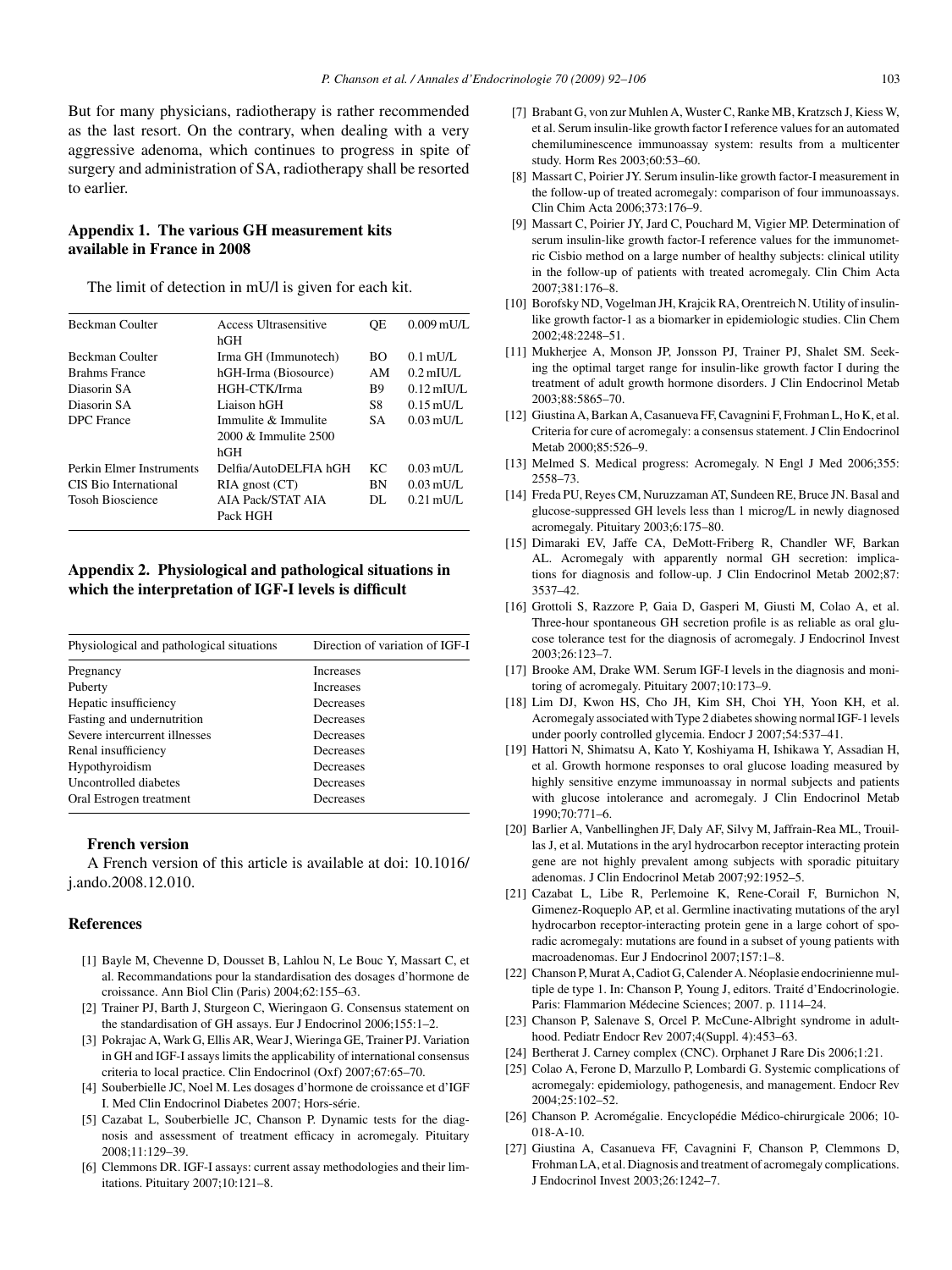- <span id="page-12-0"></span>[28] Jenkins PJ, Fairclough PD, Richards T, Lowe DG, Monson J, Grossman A, et al. Acromegaly, colonic polyps and carcinoma. Clin Endocrinol (Oxf) 1997;47:17–22.
- [29] Terzolo M, Reimondo G, Gasperi M, Cozzi R, Pivonello R, Vitale G, et al. Colonoscopic screening and follow-up in patients with acromegaly: a multicenter study in Italy. J Clin Endocrinol Metab 2005;90: 84–90.
- [30] Tita P, Ambrosio MR, Scollo C, Carta A, Gangemi P, Bondanelli M, et al. High prevalence of differentiated thyroid carcinoma in acromegaly. Clin Endocrinol (Oxf) 2005;63:161–7.
- [31] Herrmann BL, Baumann H, Janssen OE, Gorges R, Schmid KW, Mann K. Impact of disease activity on thyroid diseases in patients with acromegaly: basal evaluation and follow-up. Exp Clin Endocrinol Diabetes 2004;112:225–30.
- [32] Colao A, Attanasio R, Pivonello R, Cappabianca P, Cavallo LM, Lasio G, et al. Partial surgical removal of growth hormone-secreting pituitary tumors enhances the response to somatostatin analogs in acromegaly. J Clin Endocrinol Metab 2006;91:85–92.
- [33] Cozzi R, Montini M, Attanasio R, Albizzi M, Lasio G, Lodrini S, et al. Primary treatment of acromegaly with octreotide LAR: a long-term (up to nine years) prospective study of its efficacy in the control of disease activity and tumor shrinkage. J Clin Endocrinol Metab 2006;91:1397–403.
- [34] Scotti G, Yu CY, Dillon WP, Norman D, Colombo N, Newton TH, et al. MR imaging of cavernous sinus involvement by pituitary adenomas. AJR Am J Roentgenol 1988;151:799–806.
- [35] Bourdelot A, Coste J, Hazebroucq V, Gaillard S, Cazabat L, Bertagna X, et al. Clinical, hormonal and magnetic resonance imaging (MRI) predictors of transsphenoidal surgery outcome in acromegaly. Eur J Endocrinol 2004;150:763–71.
- [36] Colao A, Ferone D, Lastoria S, Marzullo P, Cerbone G, Di Sarno A, et al. Prediction of efficacy of octreotide therapy in patients with acromegaly. J Clin Endocrinol Metab 1996;81:2356–62.
- [37] Plockinger U, Bader M, Hopfenmuller W, Saeger W, Quabbe HJ. Results of somatostatin receptor scintigraphy do not predict pituitary tumor volume- and hormone-response to ocreotide therapy and do not correlate with tumor histology. Eur J Endocrinol 1997;136:369–76.
- [38] Borson-Chazot F, Houzard C, Ajzenberg C, Nocaudie M, Duet M, Mundler O, et al. Somatostatin receptor imaging in somatotroph and nonfunctioning pituitary adenomas: correlation with hormonal and visual responses to octreotide. Clin Endocrinol (Oxf) 1997;47:589–98.
- [39] Bevan JS, Atkin SL, Atkinson AB, Bouloux PM, Hanna F, Harris PE, et al. Primary medical therapy for acromegaly: an open, prospective, multicenter study of the effects of subcutaneous and intramuscular slow-release octreotide on growth hormone, insulin-like growth factor-I, and tumor size. J Clin Endocrinol Metab 2002;87:4554–63.
- [40] Bevan JS. Clinical review: The antitumoral effects of somatostatin analog therapy in acromegaly. J Clin Endocrinol Metab 2005;90:1856–63.
- [41] van der Lely AJ, Hutson RK, Trainer PJ, Besser GM, Barkan AL, Katznelson L, et al. Long-term treatment of acromegaly with pegvisomant, a growth hormone receptor antagonist. Lancet 2001;358:1754–9.
- [42] Schreiber I, Buchfelder M, Droste M, Forssmann K, Mann K, Saller B, et al. Treatment of acromegaly with the GH receptor antagonist pegvisomant in clinical practice: safety and efficacy evaluation from the German Pegvisomant Observational Study. Eur J Endocrinol 2007;156:75–82.
- [43] Besser GM, Burman P, Daly AF. Predictors and rates of treatmentresistant tumor growth in acromegaly. Eur J Endocrinol 2005;153: 187–93.
- [44] van der Lely AJ, Muller A, Janssen JA, Davis RJ, Zib KA, Scarlett JA, et al. Control of tumor size and disease activity during cotreatment with octreotide and the growth hormone receptor antagonist pegvisomant in an acromegalic patient. J Clin Endocrinol Metab 2001;86:478–81.
- [45] Dekkers OM, Biermasz NR, Pereira AM, Romijn JA, Vandenbroucke JP. Mortality in acromegaly: a metaanalysis. J Clin Endocrinol Metab 2008;93:61–7.
- [46] Ayuk J, Clayton RN, Holder G, Sheppard MC, Stewart PM, Bates AS. Growth hormone and pituitary radiotherapy, but not serum insulin-like growth factor-I concentrations, predict excess mortality in patients with acromegaly. J Clin Endocrinol Metab 2004;89:1613–7.
- [47] Kauppinen-Makelin R, Sane T, Reunanen A, Valimaki MJ, Niskanen L, Markkanen H, et al. A nationwide survey of mortality in acromegaly. J Clin Endocrinol Metab 2005;90:4081–6.
- [48] Holdaway IM, Rajasoorya RC, Gamble GD. Factors influencing mortality in acromegaly. J Clin Endocrinol Metab 2004;89:667–74.
- [49] Mestron A, Webb SM, Astorga R, Benito P, Catala M, Gaztambide S, et al. Epidemiology, clinical characteristics, outcome, morbidity and mortality in acromegaly based on the Spanish Acromegaly Registry (Registro Espanol de Acromegalia, REA). Eur J Endocrinol 2004;151: 439–46.
- [50] Biermasz NR, Dekker FW, Pereira AM, van Thiel SW, Schutte PJ, van Dulken H, et al. Determinants of survival in treated acromegaly in a single center: predictive value of serial insulin-like growth factor I measurements. J Clin Endocrinol Metab 2004;89:2789–96.
- [51] Holdaway IM, Bolland MJ, Gamble GD. A meta-analysis of the effect of lowering serum levels of GH and IGF-I on mortality in acromegaly. Eur J Endocrinol 2008;159:89–95.
- [52] Ronchi CL, Arosio M, Rizzo E, Lania AG, Beck-Peccoz P, Spada A. Adequacy of current postglucose GH nadir limit (< 1 microg/l) to define long-lasting remission of acromegalic disease. Clin Endocrinol (Oxf) 2007;66:538–42.
- [53] Freda PU, Nuruzzaman AT, Reyes CM, Sundeen RE, Post KD. Significance of "abnormal" nadir growth hormone levels after oral glucose in postoperative patients with acromegaly in remission with normal insulinlike growth factor-I levels. J Clin Endocrinol Metab 2004;89:495–500.
- [54] Melmed S, Casanueva F, Cavagnini F, Chanson P, Frohman LA, Gaillard R, et al. Consensus statement: medical management of acromegaly. Eur J Endocrinol 2005;153:737–40.
- [55] Alexopoulou O, Bex M, Abs R, T'Sjoen G, Velkeniers B, Maiter D. Divergence between growth hormone and insulin-like growth factor-I concentrations in the follow-up of acromegaly. J Clin Endocrinol Metab 2008;93:1324–30.
- [56] Colao A, Ferone D, Cappabianca P, del Basso De Caro ML, Marzullo P, Monticelli A, et al. Effect of octreotide pretreatment on surgical outcome in acromegaly. J Clin Endocrinol Metab 1997;82:3308–14.
- [57] Stevenaert A, Harris AG, Kovacs K, Beckers A. Presurgical octreotide treatment in acromegaly. Metabolism 1992;41(Suppl. 2):51–8.
- [58] Biermasz NR, van Dulken H, Roelfsema F. Direct postoperative and follow-up results of transsphenoidal surgery in 19 acromegalic patients pretreated with octreotide compared to those in untreated matched controls. J Clin Endocrinol Metab 1999;84:3551–5.
- [59] Barkan AL, Lloyd RV, Chandler WF, Hatfield MK, Gebarski SS, Kelch RP, et al. Preoperative treatment of acromegaly with longacting somatostatin analog SMS 201-995: shrinkage of invasive pituitary macroadenomas and improved surgical remission rate. J Clin Endocrinol Metab 1988;67:1040–8.
- [60] Abe T, Ludecke DK. Effects of preoperative octreotide treatment on different subtypes of 90 GH-secreting pituitary adenomas and outcome in one surgical centre. Eur J Endocrinol 2001;145:137–45.
- [61] Kristof RA, Stoffet-Wagner B, Klingmüller D, Schramm J. Does Octréotide treatment improve the surgical results of macroadenomas in acromegaly? A randomised study. Acta Neurochir (Wien) 1999;141:399–405.
- [62] Fahlbusch R, Honegger J, Buchfelder M. Surgical management of acromegaly. Endocrinol Metab Clin North Am 1992;21:669–92.
- [63] Swearingen B, Barker FGn, Katznelson L, Biller BM, Grinspoon S, Klibanski A, et al. Long-term mortality after transsphenoidal surgery and adjunctive therapy for acromegaly [In Process Citation]. J Clin Endocrinol Metab 1998;83:3419–26.
- [64] Biermasz NR, van Dulken H, Roelfsema F. Ten-year follow-up results of transsphenoidal microsurgery in acromegaly. J Clin Endocrinol Metab 2000;85:4596–602.
- [65] Nomikos P, Buchfelder M, Fahlbusch R. The outcome of surgery in 668 patients with acromegaly using current criteria of biochemical 'cure'. Eur J Endocrinol 2005;152:379–87.
- [66] Cappabianca P, Cavallo LM, de Divitiis E. Endoscopic endonasal transsphenoidal surgery. Neurosurgery 2004;55:933–40, discussion 940-1.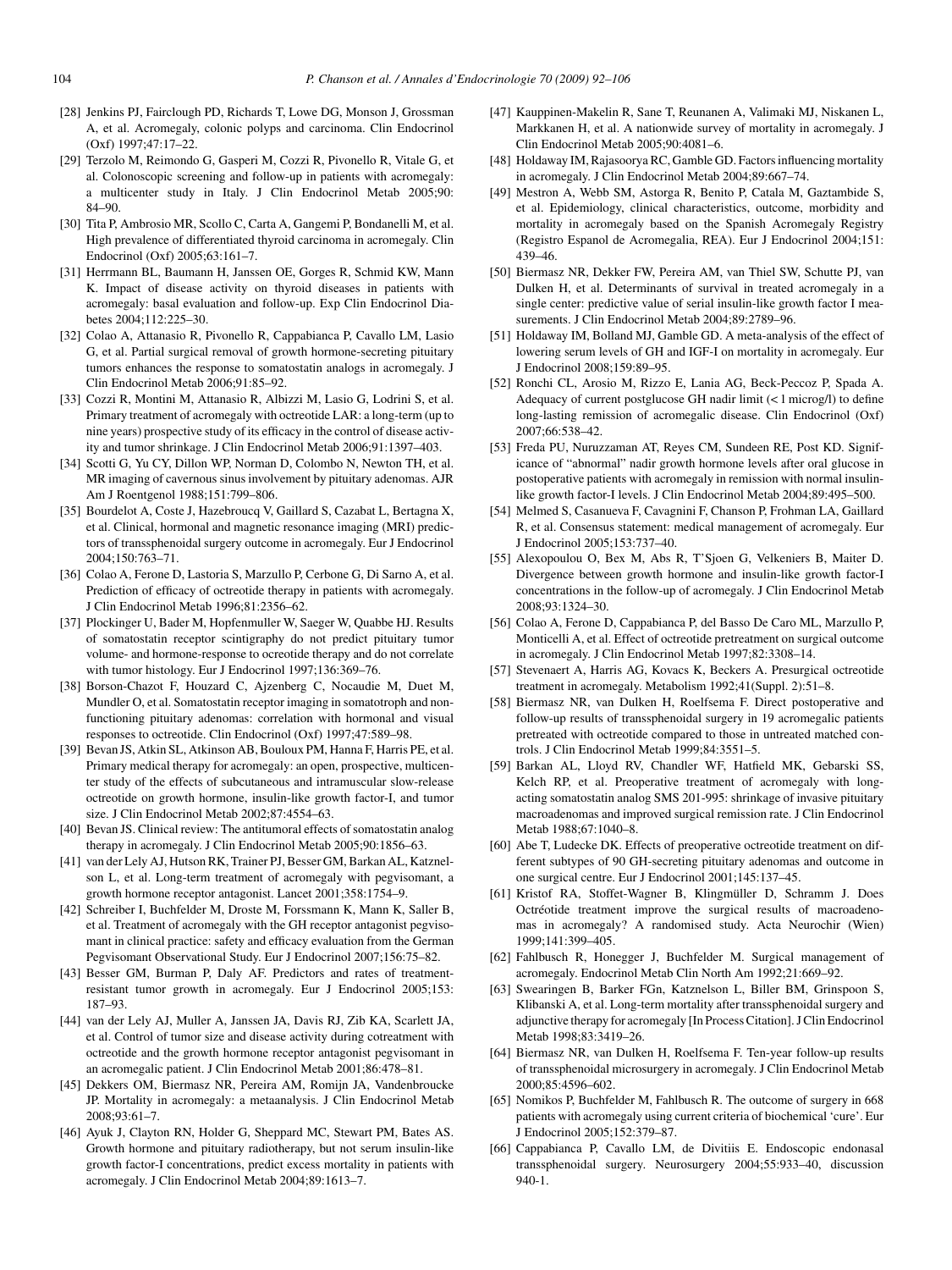- <span id="page-13-0"></span>[67] Cappabianca P, Alfieri A, Colao A, Ferone D, Lombardi G, de Divitiis E. Endoscopic endonasal transsphenoidal approach: an additional reason in support of surgery in the management of pituitary lesions. Skull Base Surg 1999;9:109–17.
- [68] Clayton RN. How many surgeons to operate on acromegalic patients? Clin Endocrinol (Oxf) 1999;50:557–9.
- [69] Barker 2nd FG, Klibanski A, Swearingen B. Transsphenoidal surgery for pituitary tumors in the United States, 1996–2000: mortality, morbidity, and the effects of hospital and surgeon volume. J Clin Endocrinol Metab 2003;88:4709–19.
- [70] Jaffe CA, Barkan AL. Treatment of acromegaly with dopamine agonists. Endocrinol Metab Clin North Am 1992;21:713–35.
- [71] Abs R, Verhelst J, Maiter D, Van Acker K, Nobels F, Coolens JL, et al. Cabergoline in the treatment of acromegaly: a study in 64 patients. J Clin Endocrinol Metab 1998;83:374–8.
- [72] Colao A, Ferone D, Marzullo P, Di Sarno A, Cerbone G, Sarnacchiaro F, et al. Effect of different dopaminergic agents in the treatment of acromegaly. J Clin Endocrinol Metab 1997;82:518–23.
- [73] Jackson SN, Fowler J, Howlett TA. Cabergoline treatment of acromegaly: a preliminary dose finding study. Clin Endocrinol (Oxf) 1997;46:745–9.
- [74] Zanettini R, Antonini A, Gatto G, Gentile R, Tesei S, Pezzoli G. Valvular heart disease and the use of dopamine agonists for Parkinson's disease. N Engl J Med 2007;356:39–46.
- [75] Bruns C, Lewis I, Briner U, Meno-Tetang G, Weckbecker G. SOM230: a novel somatostatin peptidomimetic with broad somatotropin release inhibiting factor (SRIF) receptor binding and a unique antisecretory profile. Eur J Endocrinol 2002;146:707–16.
- [76] Freda PU, Katznelson L, van der Lely AJ, Reyes CM, Zhao S, Rabinowitz D. Long-acting somatostatin analog therapy of acromegaly: a meta-analysis. J Clin Endocrinol Metab 2005;90:4465–73.
- [77] Maiza JC, Vezzosi D, Matta M, Donadille F, Loubes-Lacroix F, Cournot M, et al. Long-term (up to 18 years) effects on GH/IGF-1 hypersecretion and tumour size of primary somatostatin analogue (SSTa) therapy in patients with GH-secreting pituitary adenoma responsive to SSTa. Clin Endocrinol (Oxf) 2007;67:282–9.
- [78] Melmed S, Sternberg R, Cook D, Klibanski A, Chanson P, Bonert V, et al. A critical analysis of pituitary tumor shrinkage during primary medical therapy in acromegaly. J Clin Endocrinol Metab 2005;90:4405–10.
- [79] Caron P, Cogne M, Raingeard I, Bex-Bachellerie V, Kuhn JM. Effectiveness and tolerability of 3-year lanreotide Autogel treatment in patients with acromegaly. Clin Endocrinol (Oxf) 2006;64:209–14.
- [80] Paisley AN, Roberts ME, Trainer PJ. Withdrawal of somatostatin analogue therapy in patients with acromegaly is associated with an increased risk of acute biliary problems. Clin Endocrinol (Oxf) 2007;66:723–6.
- [81] Caron P, Tabarin A, Cogne M, Chanson P, Jaquet P. Variable growth hormone profiles following withdrawal of long-term 30 mg slow-release lanreotide treatment in acromegalic patients: clinical implications. Eur J Endocrinol 2000;142:565–71.
- [82] Jenkins PJ, Akker S, Chew SL, Besser GM, Monson JP, Grossman AB. Optimal dosage interval for depot somatostatin analogue therapy in acromegaly requires individual titration. Clin Endocrinol (Oxf) 2000;53:719–24.
- [83] Lorcy Y, Dejager S, Chanson P. Time course of GH and IGF-1 levels following withdrawal of long-acting octreotide in acromegalic patients. Pituitary 2000;3:195–9.
- [84] Jehle S, Reyes CM, Sundeen RE, Freda PU. Alternate-day administration of pegvisomant maintains normal serum insulin-like growth factor-I levels in patients with acromegaly. J Clin Endocrinol Metab 2005;90:1588–93.
- [85] Feenstra J, de Herder WW, ten Have SM, van den Beld AW, Feelders RA, Janssen JA, et al. Combined therapy with somatostatin analogues and weekly pegvisomant in active acromegaly. Lancet 2005;365:1644–6.
- [86] Herman-Bonert VS, Zib K, Scarlett JA, Melmed S. Growth hormone receptor antagonist therapy in acromegalic patients resistant to somatostatin analogs. J Clin Endocrinol Metab 2000;85:2958–61.
- [87] Jorgensen JO, Feldt-Rasmussen U, Frystyk J, Chen JW, Kristensen LO, Hagen C, et al. Cotreatment of acromegaly with a somatostatin analog and a growth hormone receptor antagonist. J Clin Endocrinol Metab 2005;90:5627–31.
- [88] Neggers SJ, van Aken MO, Janssen JA, Feelders RA, de Herder WW, van der Lely AJ. Long-term efficacy and safety of combined treatment of somatostatin analogs and pegvisomant in acromegaly. J Clin Endocrinol Metab 2007;92:4598–601.
- [89] Petrossians P, Borges-Martins L, Espinoza C, Daly A, Betea D, Valdes-Socin H, et al. Gross total resection or debulking of pituitary adenomas improves hormonal control of acromegaly by somatostatin analogs. Eur J Endocrinol 2005;152:61–6.
- [90] Trainer PJ, Drake WM, Katznelson L, Freda PU, Herman-Bonert V, van der Lely AJ, et al. Treatment of acromegaly with the growth hormone-receptor antagonist pegvisomant [see comments]. N Engl J Med 2000;342:1171–7.
- [91] Colao A, Pivonello R, Auriemma RS, De Martino MC, Bidlingmaier M, Briganti F, et al. Efficacy of 12-month treatment with the GH receptor antagonist pegvisomant in patients with acromegaly resistant to long-term, high-dose somatostatin analog treatment: effect on IGF-I levels, tumor mass, hypertension and glucose tolerance. Eur J Endocrinol 2006;154:467–77.
- [92] Drake WM, Rowles SV, Roberts ME, Fode FK, Besser GM, Monson JP, et al. Insulin sensitivity and glucose tolerance improve in patients with acromegaly converted from depot octreotide to pegvisomant. Eur J Endocrinol 2003;149:521–7.
- [93] Parkinson C, Drake WM, Roberts ME, Meeran K, Besser GM, Trainer PJ. A comparison of the effects of pegvisomant and octreotide on glucose, insulin, gastrin, cholecystokinin, and pancreatic polypeptide responses to oral glucose and a standard mixed meal. J Clin Endocrinol Metab 2002;87:1797–804.
- [94] Barkan AL, Burman P, Clemmons DR, Drake WM, Gagel RF, Harris PE, et al. Glucose homeostasis and safety in patients with acromegaly converted from long-acting octreotide to pegvisomant. J Clin Endocrinol Metab 2005;90:5684–91.
- [95] Biering H, Saller B, Bauditz J, Pirlich M, Rudolph B, Johne A, et al. Elevated transaminases during medical treatment of acromegaly: a review of the German pegvisomant surveillance experience and a report of a patient with histologically proven chronic mild active hepatitis. Eur J Endocrinol 2006;154:213–20.
- [96] Melmed S, Casanueva FF, Cavagnini F, Chanson P, Frohman L, Grossman A, et al. Guidelines for acromegaly management. J Clin Endocrinol Metab 2002;87:4054–8.
- [97] Clemmons DR, Chihara K, Freda PU, Ho KK, Klibanski A, Melmed S, et al. Optimizing control of acromegaly: integrating a growth hormone receptor antagonist into the treatment algorithm. J Clin Endocrinol Metab 2003;88:4759–67.
- [98] Paisley AN, Hayden K, Ellis A, Anderson J, Wieringa G, Trainer PJ. Pegvisomant interference in GH assays results in underestimation of GH levels. Eur J Endocrinol 2007;156:315–9.
- [99] Brada M, Burchell L, Ashley S, Traish D. The incidence of cerebrovascular accidents in patients with pituitary adenoma. Int J Radiat Oncol Biol Phys 1999;45:693–8.
- [100] Minniti G, Traish D, Ashley S, Gonsalves A, Brada M. Risk of second brain tumor after conservative surgery and radiotherapy for pituitary adenoma: update after an additional 10 years. J Clin Endocrinol Metab 2005;90:800–4.
- [101] Jenkins PJ, Bates P, Carson MN, Stewart PM, Wass JA. Conventional pituitary irradiation is effective in lowering serum growth hormone and insulin-like growth factor-I in patients with acromegaly. J Clin Endocrinol Metab 2006;91:1239–45.
- [102] Barrande G, Pittino-Lungo M, Coste J, Ponvert D, Bertagna X, Luton JP, et al. Hormonal and metabolic effects of radiotherapy in acromegaly: long-term results in 128 patients followed in a single center [In Process Citation]. J Clin Endocrinol Metab 2000;85: 3779–85.
- [103] Barkan AL, Halasz I, Dornfeld KJ, Jaffe CA, Friberg RD, Chandler WF, et al. Pituitary irradiation is ineffective in normalizing plasma insulinlike growth factor I in patients with acromegaly [see comments]. J Clin Endocrinol Metab 1997;82:3187–91.
- [104] Castinetti F, Taieb D, Kuhn JM, Chanson P, Tamura M, Jaquet P, et al. Outcome of gamma knife radiosurgery in 82 patients with